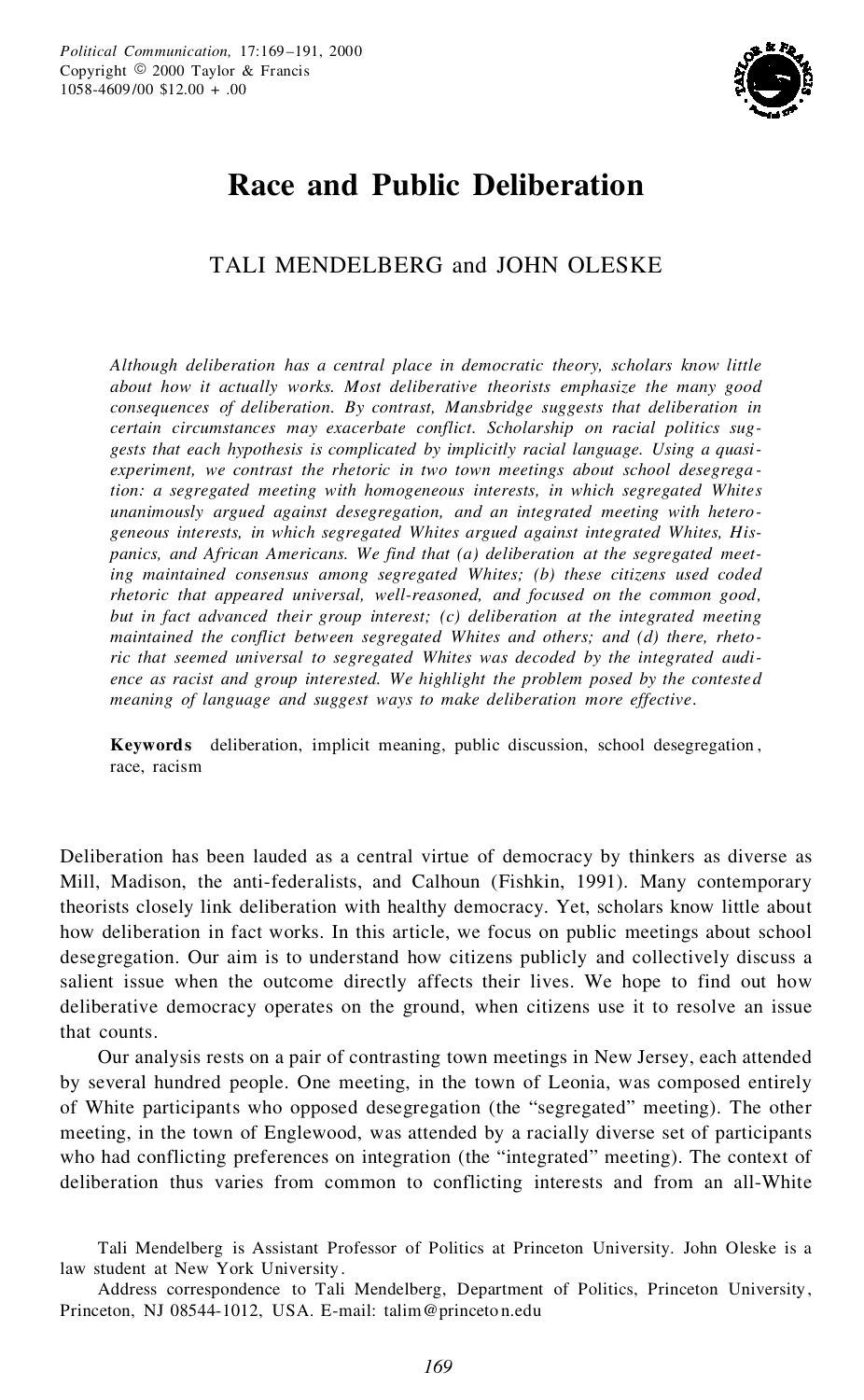audience to a racially integrated one. We derive expectations about these meetings from deliberative theory and from research on racial politics, examine them against the rhetoric at the meetings, and draw implications for deliberation.

#### **Models of Deliberative Democracy**

#### *Defining Deliberation*

Deliberation is "reflective, open to a wide range of evidence, respectful of different views. It is a rational process of weighing the available data, considering alternative possibilities, arguing about relevance and worthiness, and then choosing the best policy or person" (Walzer, 1997, pp. 1–2). From a wide range of theories, we have distilled the following formal requirements for deliberation:<sup>1</sup> (a) Meetings are public; (b) citizens reflect and decide collectively rather than individually; (c) citizens have an equal opportunity to participate; (d) decisions turn on arguments, not on coercive power; (e) citizens are fully informed; (f) all alternatives are considered; (g) deliberation is an ongoing process supported by other institutions; and (h) arguments are based on general prin ciples and appeal to the common good, not exclusively to self-interest.<sup>2</sup>

The first four requirements can be thought of as basic procedural rules of deliberation that a deliberative effort should go a long way toward meeting. The two meetings we studied come close to conforming to the basic procedural rules of deliberation: They were public, the discussion was collective rather than individual, each person had a relatively equal opportunity to participate, and the decision, while in the hands of the state rather than of the participants, did not turn on coercive power. The other require ments are better thought of as substantive characteristics of ideal deliberation. No actual deliberation is likely to embody fully these ideal substantive characteristics, but the ideal can serve as the end point of a continuum of good deliberation and as a standard against which actual deliberation can be evaluated. Actual deliberation that essentially conforms to the four basic procedural rules can thus approximate the substantive ideal characteristics to a greater or lesser degree. Some of the ideal substantive requirements are more difficult to approximate than others, of course. The fifth and sixth requirements are probably the most idealistic, since they run against two pillars of public opinion research: First, most citizens are often poorly informed even on salient issues, and second, rarely are all alternatives duly considered (Zaller, 1992). The seventh requirement is easier to approximate, and although the meetings we studied did not meet it fully, they were heavily attended, flanked by other forms of public expression, and supported by other political institutions (having been mandated by the state department of education and led by local elected officials). The eighth (and final) requirement about general principles and the degree to which each meeting approximated it are the main subject of this article.<sup>3</sup>

Do meetings that approximate the basic procedural rules of deliberation also ap proximate the ideal substantive, rhetorical characteristics of deliberation? We find in writings on deliberation two opposing scenarios, a positive scenario derived from delib erative theorists and a negative scenario derived primarily from the work of Mansbridge.

#### *The Positive Scenario for Deliberation*

Of greatest interest to us is that deliberative theorists particularly recommend deliberation to resolve conflict between opposite interests. Habermas (1989) argues that when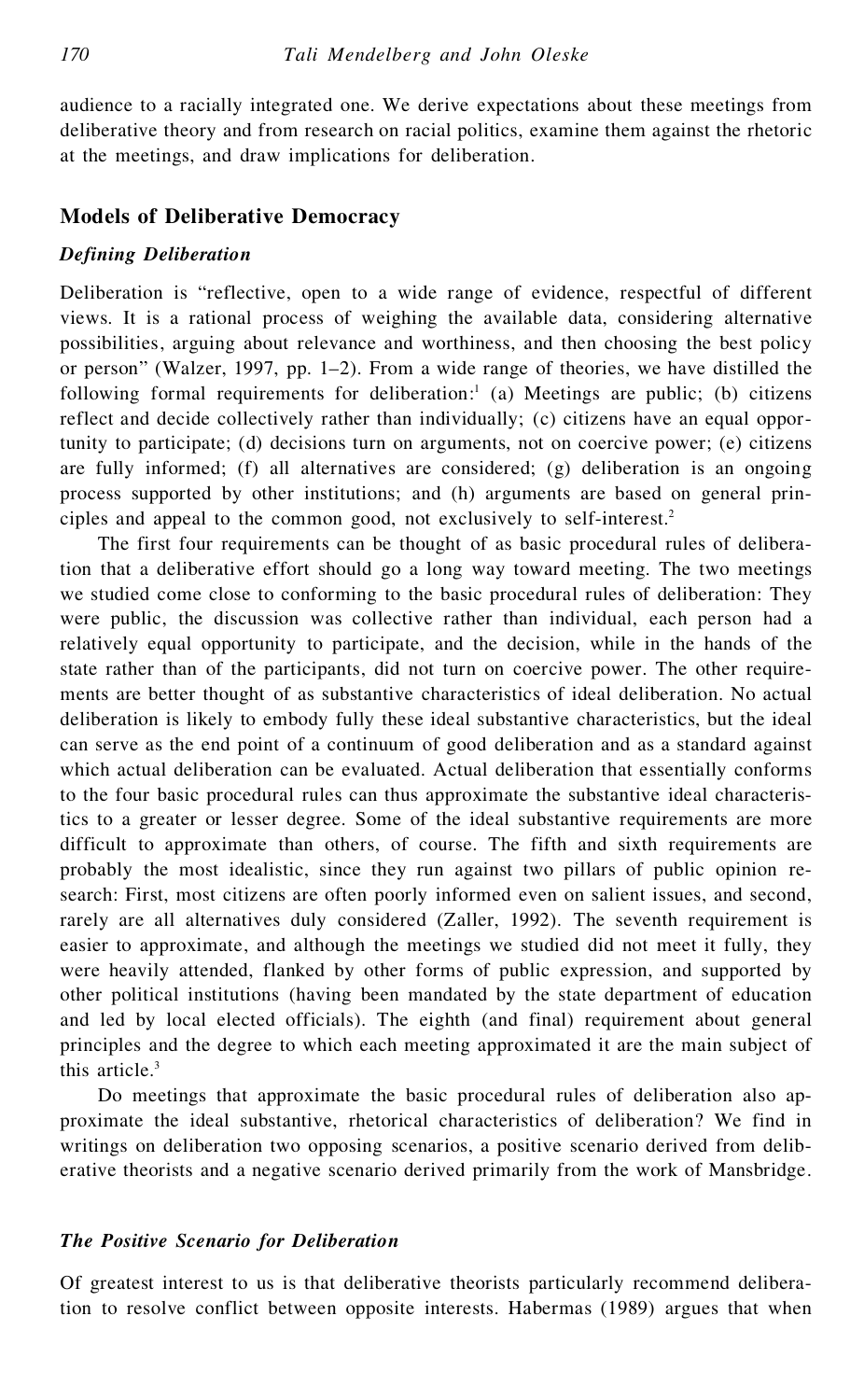people's understandings of the norms of communication conflict, they should engage in practical discourse, a formal, reflective discussion of those norms. For Barber, the selling point of deliberation is to take disparate individuals who desire selfish goods and transform them into a community characterized by "public interests, common goods, and active citizens" (1984, p. 179). John Stuart Mill considered deliberation to be the chief virtue of democracy because it allowed—even forced—the meeting of opposing considerations (1859/1975). According to Bickford (1996), Aristotle favored deliberation not only for closely knit polities but also for polities characterized by deep conflict, where deliberation not only ensures sounder public decisions but also enhances people's commitment to resolving conflict peacefully. Warren (1996) argues that citizens should expend scarce resources on deliberation primarily on conflictual issues, since these are the issues that citizens care most about. Even when it fails to achieve agreement, delib eration is expected to broaden people's perspectives by forcing them to take into ac count an abhorrent point of view, if only to figure out how to persuade their opponents (Gutmann & Thompson, 1996).

Theorists who seek to expand democracy (expansive democrats, in Warren's term [1992]) and liberal theorists have somewhat different expectations of deliberation, and in particular of its role in resolving conflict. The former mostly expect deliberation to create better democratic citizens and less fractious communities. The latter expect deliberation to create more rational decision making; more tolerant, open-minded citizens; and thus more legitimate, sound, and fair decisions. Both argue that deliberation en hances the quality of such democratic procedures as majority rule and agree that it increases trust in democracy. In sum, across the two variants of deliberative theory, the range of possible desirable effects is as follows: (a) resolve conflict and enhance consensus, (b) make citizens more active, (c) yield decisions more focused on the common good, (d) force citizens to understand opposing perspectives if only to argue against them, (e) yield decisions more grounded in facts and reason, (f) strengthen citizens' commit ment to resolving conflict peacefully, and (g) enhance trust in democratic procedures.

What rhetorical effects might our two town meetings produce? We can think of five possible outcomes: (a) The segregated White meeting will heighten consensus among segregated Whites; (b) the integrated meeting will lessen conflict between the opposing sides; (c) segregated Whites will use less self-interested language, make more references to the common good, and show signs of greater tolerance at the integrated meeting, where they are forced to confront others' interests, than at the segregated meeting, where they are not; (d) the racially diverse participants at the integrated meeting will rely at least minimally on arguments about the common good, the opposing sides having fruitfully exchanged views; and (e) each meeting's rhetoric will include reliance on facts and reason.<sup>4</sup>

#### *The Negative Scenario for Deliberation*

Other theorists, however, have expressed skepticism about deliberation, particularly on the ground that it is ill suited to resolve conflict. Warren (1992), who argues for expansive democracy, nevertheless cautions that in the case of conflict over racial inequality (and other arenas of "exclusive group identity goods"), deliberation by itself is likely to "heighten conflict by exposing injustices" and will not create better citizens (p. 21). Merelman, Streich, and Martin (1998) found that the National Conversation on Ameri can Pluralism and Identity largely failed to enhance participants' consensual American identity. And our reading of Mansbridge's *Beyond Adversary Democracy* (1983), to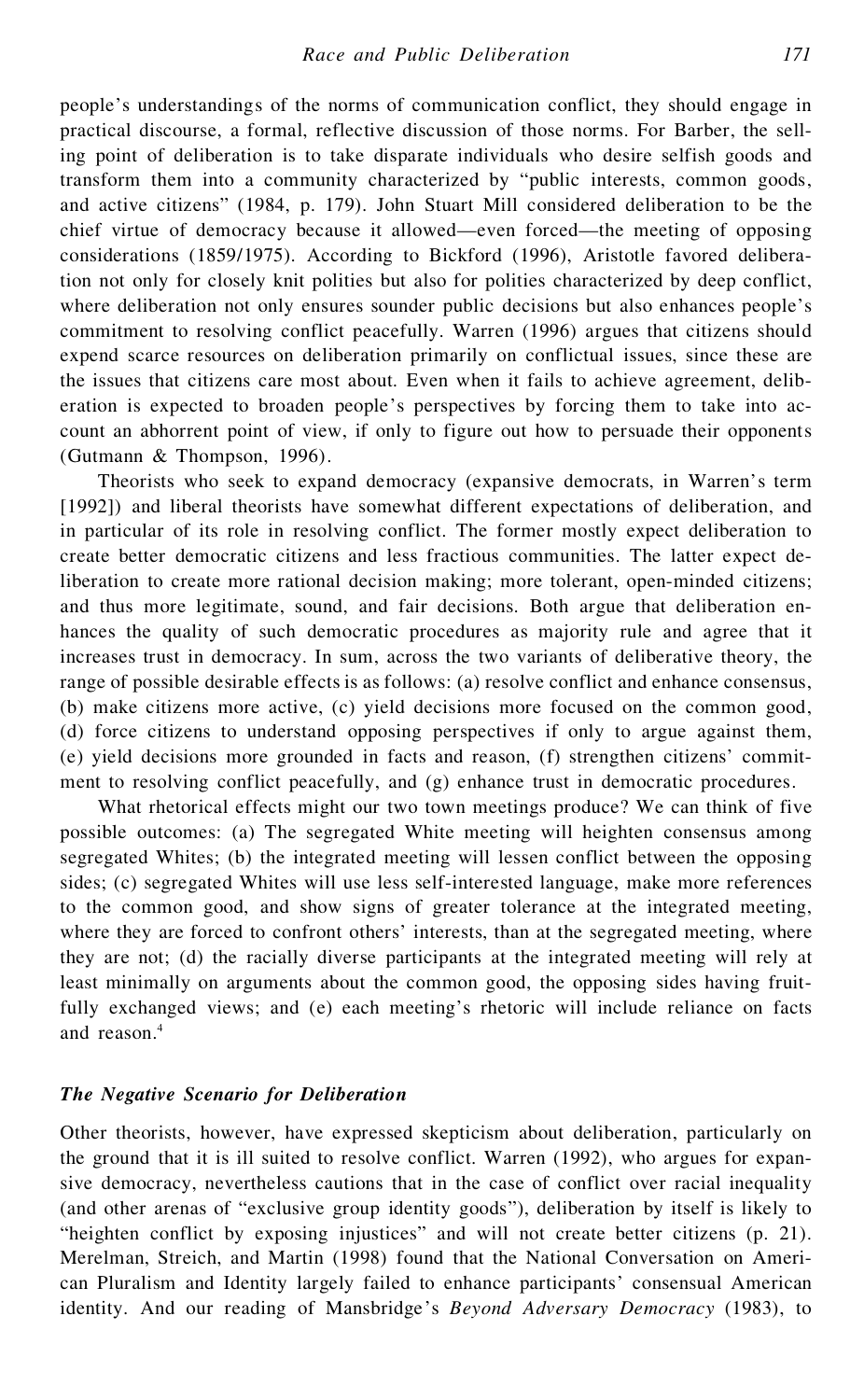date the chief empirical study of formal deliberation among citizens, suggests that collecting a diversity of interests under one deliberative roof is unlikely to produce the civic-mindedness that many deliberative theorists envision or the truth about the com mon good for which they hope.<sup>5</sup>

Mansbridge offers a spectrum of democracy that runs between two archetypes: unitary and adversary democracy. Unitary democracy is characterized by common interests, equal respect, consensus, and face-to-face contact. Adversary democracy is characterized by conflicting interests, equal protection of interests, majority rule, and secret ballot (1983, p. 5). The meetings we considered do not neatly fit either of these two archetypes (indeed, Mansbridge argues that no actual polity will do so). But because it was largely attended by people who were White, lived in segregated communities, and op posed any measure to achieve integration, the segregated meeting is characterized pri marily by common interests—a central dimension of the unitary model. By contrast, the integrated meeting, because it was attended by two kinds of people—racial minorities and Whites who lived in an integrated community and favored concrete measures to encourage racial integration and Whites who lived segregated lives—is primarily char acterized by conflicting interests, a central dimension of the adversarial model.

The work of Mansbridge suggests that the segregated meeting, because of its domi nating common interests, should engender a rhetoric of consensus and equal respect. By the same token, the integrated meeting, because of its dominating conflicting interests, may engender a rhetoric of discord and alienation, or, to invert the characteristics of unitary democracy, it may create the feeling that equal respect had been violated, and it will lack consensus.

Neither deliberative theorists nor the skeptics say much about how conflict might shape the meaning of the language used in deliberation. Habermas (1989) emphasizes the communicative aspect of deliberation and the need to create shared linguistic meaning, but he does not specify how meaning might be contested in reality. We believe that the language people use—each side's different choice of words and the different meaning attached to these words—is a key to understanding public deliberation. The extent to which the sides share an understanding of basic deliberative norms—what is a universal reason, who belongs to the community whose common good is desired, and what facts are relevant—determines the extent to which deliberation aids in the negotiation of interests.

## **Racial Rhetoric and Contested Meaning**

To understand the contested meaning of language at our town meetings, we draw on two important aspects of racial rhetoric. First, race is likely to remain an implicit subtext in a discussion among opponents of desegregation, but to be an explicit theme in a discussion between opponents and proponents. Second, a person's race and racial context influence opposition to desegregation and the way arguments for this opposition are interpreted.

#### *Race as an Implicit Subtext*

To be credible in today's racial climate, speakers who oppose integration are highly likely to seek to avoid the perception that they are racist (Schuman, Steeh, Bobo, & Krysan, 1997). Accordingly, these speakers are likely to rely on nonracial language to express their opposition. Himelstein (1983), for example, found that Mississippi Whites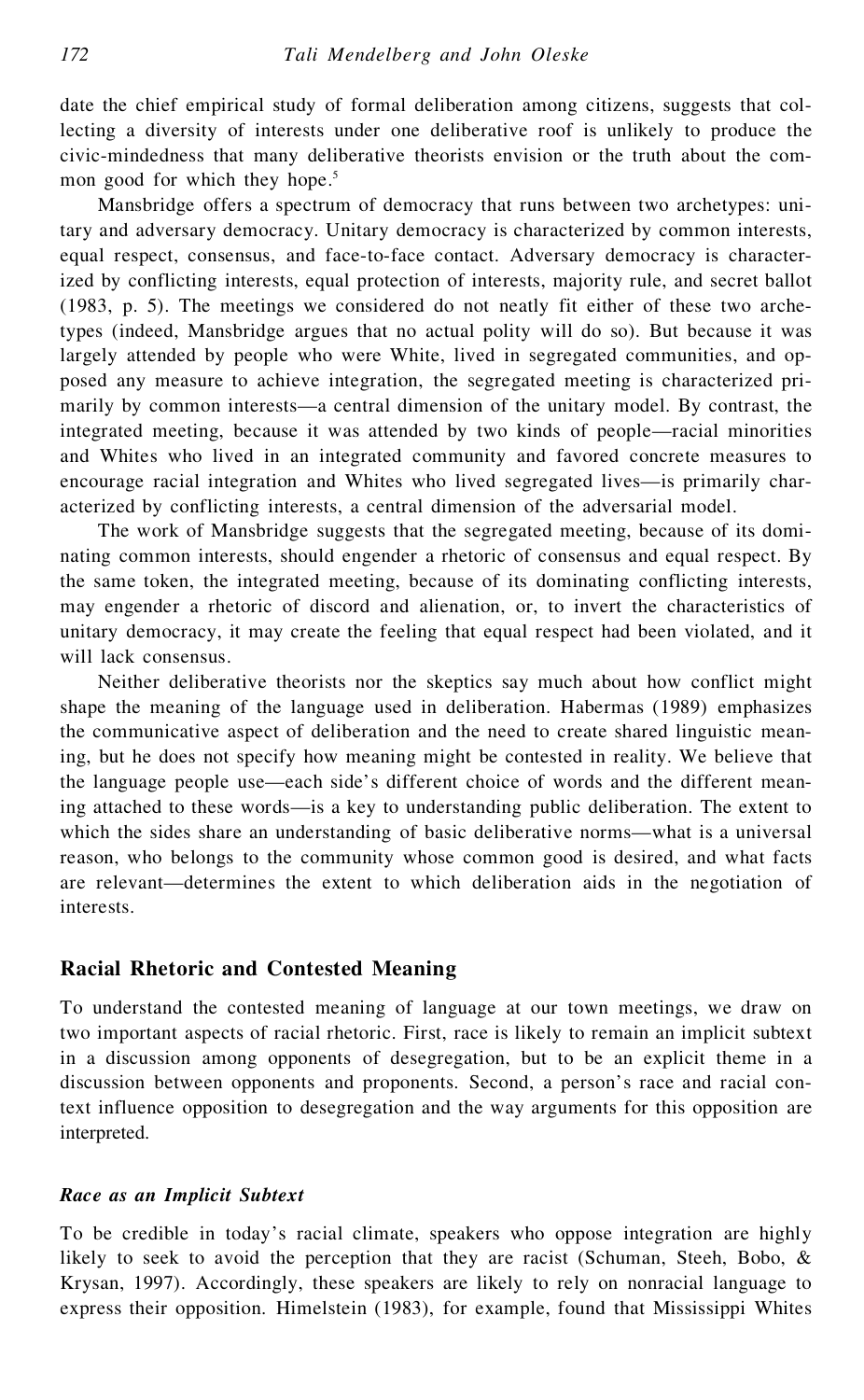who opposed a referendum to improve Blacks' political representation made use of code words that on their face had nothing to do with race, but that echoed the explicitly racial defense of segregation from the 1950s. People who want to argue against integration in a public forum are likely to feel a strong need to ground their opposition in universal reasons and to use nonracial language.

Citizens who wish to argue against desegregation without violating the norm of non-racist speech do not have to invent rhetorical strategies on their own. In part through the deliberate actions of political entrepreneurs, and partly through associations established in the news media, people can speak about racially tinged issues without referring to race and still convey racial meaning implicitly (Entman, 1992; Gilens, 1999; Jamieson, 1992; Kinder & Sanders, 1996). Richard Nixon, for example, intentionally used the nonracial phrase "law and order" in part to remind Whites of their fear and resentment toward the racial disorders in central cities (O'Reilly, 1995). White citizens tend to respond in a racially charged way to racially tinged issues even when no explicit mention is made of race. When White citizens consider such matters as criminal justice or welfare, they tend to draw on their racial predispositions quite strongly, often more strongly than they draw on principles and ideologies that are racially neutral (Entman, 1992; Gilens, 1999; Hurwitz & Peffley, 1997; Kinder & Sanders, 1996; Sears & Citrin, 1985). White citizens may not always be aware of the racial meaning of their words or of the links that influence their opinion (Mendelberg, 1999). Thus, when White citizens argue against racial desegregation, they are likely to make racially neutral arguments that call on universalist principles, to be motivated in part by racial predispositions, and not to recognize their arguments as racial.

## *The Impact of Race and Racial Integration on the Discussion of Integration*

The composition of the audience is likely to make a crucial difference both to the kind of rhetoric speakers employ and to the response. Two aspects of composition are likely to be important: whether a significant proportion of the audience belongs to racial and ethnic minority groups and whether participants lead segregated lives.<sup>6</sup>

African Americans and White Americans typically differ dramatically in their views about racial matters (Kinder & Sanders, 1996; Sigelman & Welch, 1991). While Whites in many contexts are likely to oppose desegregation, African Americans are likely to support it. Race is highly salient for African Americans, and the African American press and African American leaders are likely to scrutinize political communication for racism and to challenge political messages as racist (Dawson, 1994; Mendelberg, 1999; Sigelman & Welch, 1991). Moreover, African American citizens are likely to interpret a politician's exhortation to help themselves as positive when it comes from an African American politician but not when it comes from a White politician (Kuklinski & Hurley, 1994). African Americans are thus likely to express support for desegregation, to decode im plicitly racial arguments as racial, and to challenge these arguments as racist.<sup>7</sup>

Whites who lead racially integrated lives have more liberal racial views than Whites whose lives are uniformly segregated. Interracial contact does not always weaken racial stereotypes, but Whites living racially integrated lives are less likely to vote for candi dates in the mold of David Duke (Voss, 1996), more likely to vote for Black candidates in the mold of David Dinkins (Carsey, 1995), less likely to rely on racial stereotypes in evaluating racial policies (Kinder & Mendelberg, 1995), and far less likely to engage in racial harassment or assault (Green, Strolovitch, & Wong, 1998). We expect, then, that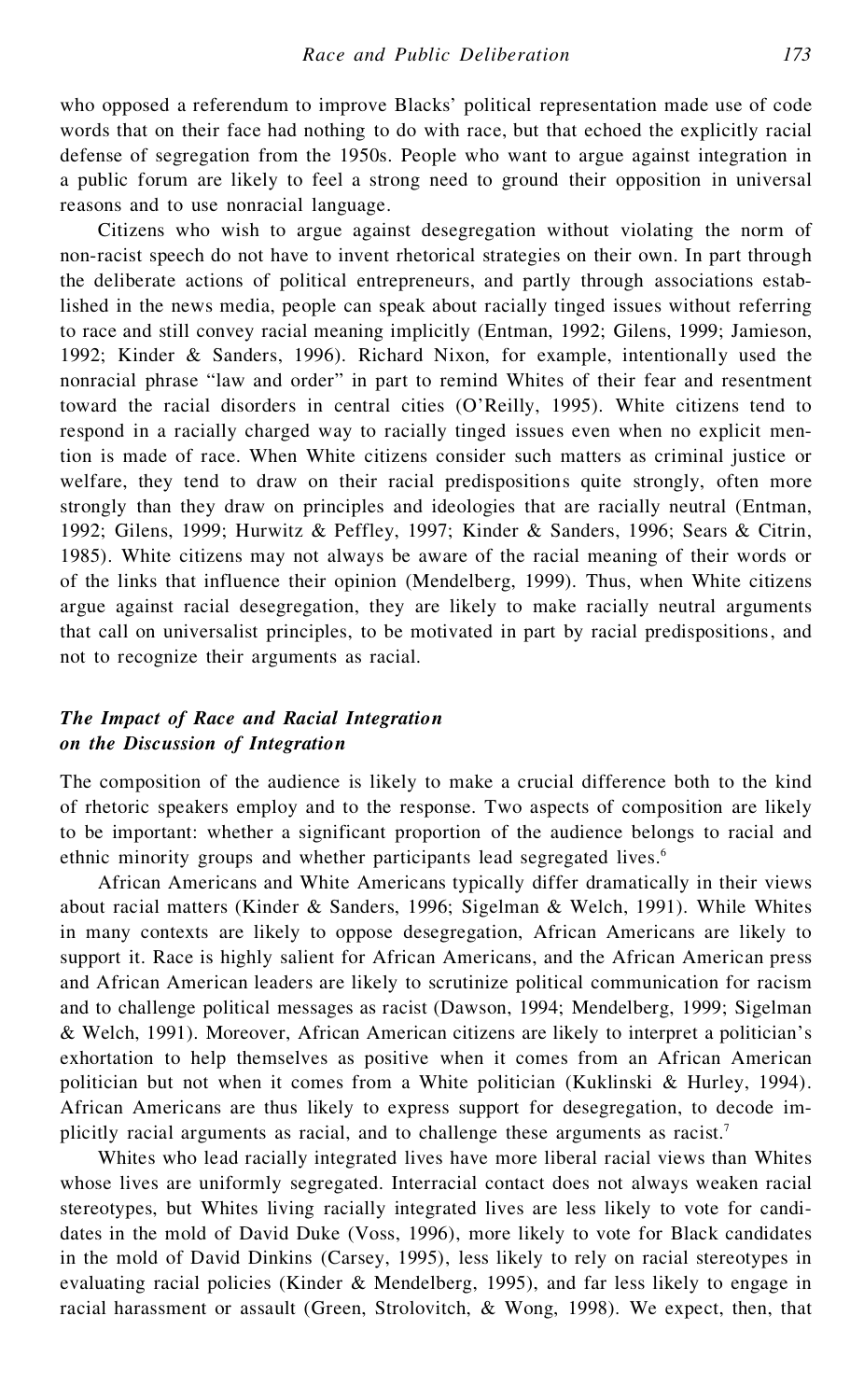Whites who lead integrated lives will perceive more shared interests with minorities than do segregated Whites and that implicitly racial arguments will not seem universalist and well reasoned to them.

In sum, race and language jointly complicate the expectations we derived from deliberative theories and from the work of Mansbridge. A White group resisting desegregation will probably be motivated to use nonracial language, and will sound rational and universalist to itself; it will not sound that way, however, to Whites who lead inte grated lives or to racial minorities. A segregated meeting is likely to end in consensus and a sense of shared community in part through its reliance on implicitly racial rhetoric. An integrated meeting is likely to begin and end in conflict, not only about the issue of integration but about the meaning of the language used by segregated Whites.

#### **Background of the Case**

Despite New Jersey Supreme Court rulings empowering the state to combine school districts to ensure racial balance, New Jersey's schools continue to be the fourth most segregated in the United States. The town of Englewood, population 24,850, is 45% White, 36% African American, and 14% Hispanic (New Jersey State Data Center [NJSDC], 1994, p. 23). At the time of the meetings, its high school was 92% African American and Hispanic. In contrast, the surrounding towns of Englewood Cliffs, Leonia, and Tenafly have large White majorities (and a growing middle-class Asian population), both in population and in school enrollment (*Board of Education v. Board of Education*, 1992).<sup>8</sup>

The desegregation controversy in Bergen County began in 1965, when the town of Englewood Cliffs, too small to have its own high school, signed a contract to send its students to Dwight Morrow High School in Englewood. In 1977, Englewood Cliffs petitioned the state commissioner of education to allow it to end its contract with Engle wood and choose a new district for its students. By that time, Dwight Morrow had become a majority African American and Hispanic school. The petition was denied, but in 1982, Englewood Cliffs and Tenafly entered into a new, informal sending-receiving relationship anyway, later ruled to be in violation of state law. Tenafly sent solicitations to White parents in Englewood and Englewood Cliffs, offering to take on tuition-paying students, and Englewood Cliffs assisted parents in switching from Englewood (*Board of Education v*. *Board of Education,* 1992). Over the course of the next eight years, the commissioner and state board of education repeatedly ruled that Englewood Cliffs stu dents could obtain a good education at Dwight Morrow High School in Englewood and denied Englewood Cliffs' petition to sever its relationship with Englewood. An administrative law judge agreed with the commissioner that Englewood's was "a very good school" and prohibited Englewood Cliffs from severing its relationship with Englewood, since this would harm Englewood's Black and Hispanic children (*Board of Education v. Board of Education,* 1992). In 1993, the state supreme court upheld a lower court ruling that enjoined future sending-receiving relationships between Englewood Cliffs and any district other than Englewood and ordered the state's department of education to study ways to integrate Englewood with the surrounding districts (*Board of Education v. Board of Education,* 1993).

The department proposed a variety of plans to "regionalize," that is, create an inte grated regional district. The plans varied in their geographical extensiveness, in whether or not they involved busing, and in whether Englewood would send or receive children. With this wide latitude for compromise, the department held five town meetings in September and October of 1995 to discuss which plan should be implemented.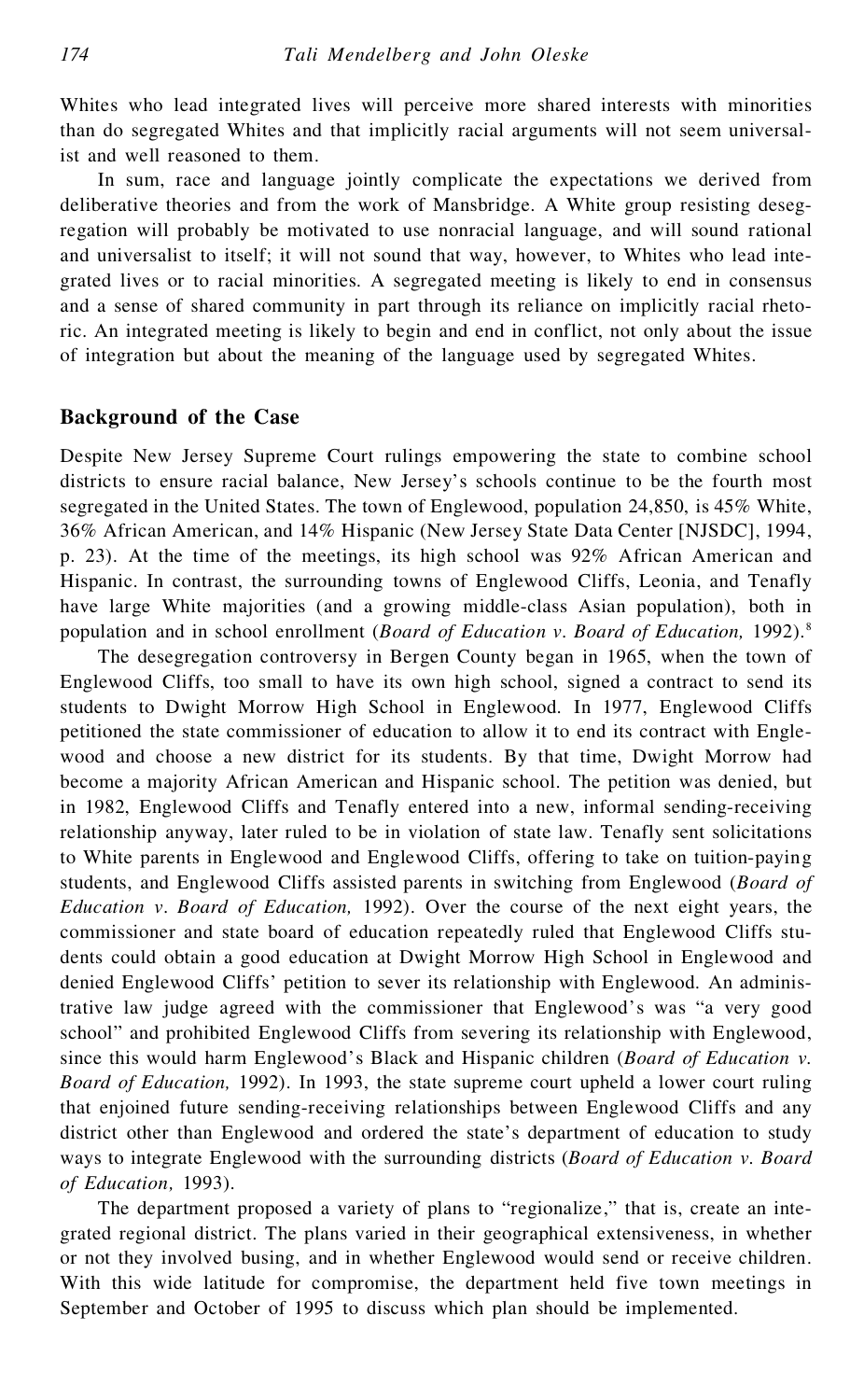#### **Method and Participants**

Our analysis is based on the department's videotape of the first and last town meetings,<sup>9</sup> providing eight hours of complete and unedited coverage, and on local newspapers and our informal observation of the county. Participants were told that the meetings were an opportunity to express their opinions on how regionalization should proceed. Speakers were given five minutes to speak and were chosen on a first-come, first-served basis. We rely on quantitative classification, interpretive analysis, and illustrative quotes (Delli Carpini & Williams, 1994, p. 71).<sup>10</sup>

The demographic breakdown of speakers and audience at the two meetings is pro vided in Figure 1, and the percentages of pro-regionalization and anti-regionalization phrases and speakers are provided in Figure 2. It is clear from these figures that the Leonia meeting was predominantly White and included almost no Englewood residents, while the Englewood meeting was racially diverse and represented diverse preferences. Approximately 1,400 people attended the Leonia meeting, 10% of Leonia's population (although residents of other towns attended as well). Forty-two people spoke, and, as Figure 1 shows, all of them were White. As the skewed distribution in Figure 2 shows, only one of the speakers was in favor of regionalization, and that speaker was a resident of Englewood; all of the other speakers were from Leonia or Tenafly. The audience included fewer than 10 African Americans.

the rest, all from Englewood, spoke in favor of it.<sup>11</sup> Estimates of attendance at the Englewood meeting range from 1,200–1,800 people, mostly, but not exclusively, from Englewood (about 6% of Englewood's population). As Figure 1 shows, the audience and speakers at the Englewood meeting were much less racially homogeneous than at the Leonia meeting. Of 44 speakers, 25 were White, 15 were Black, and 4 were Hispanic. Thirteen speakers, all White, were from Leonia, Englewood Cliffs, or Tenafly. As Figure 2 shows, those 13 spoke against regionalization;



**Figure 1.** Demographic characteristics of audience and speakers. Percentages for audiences are approximate and are based on frames of each meeting's videotape, which show full views of the audience.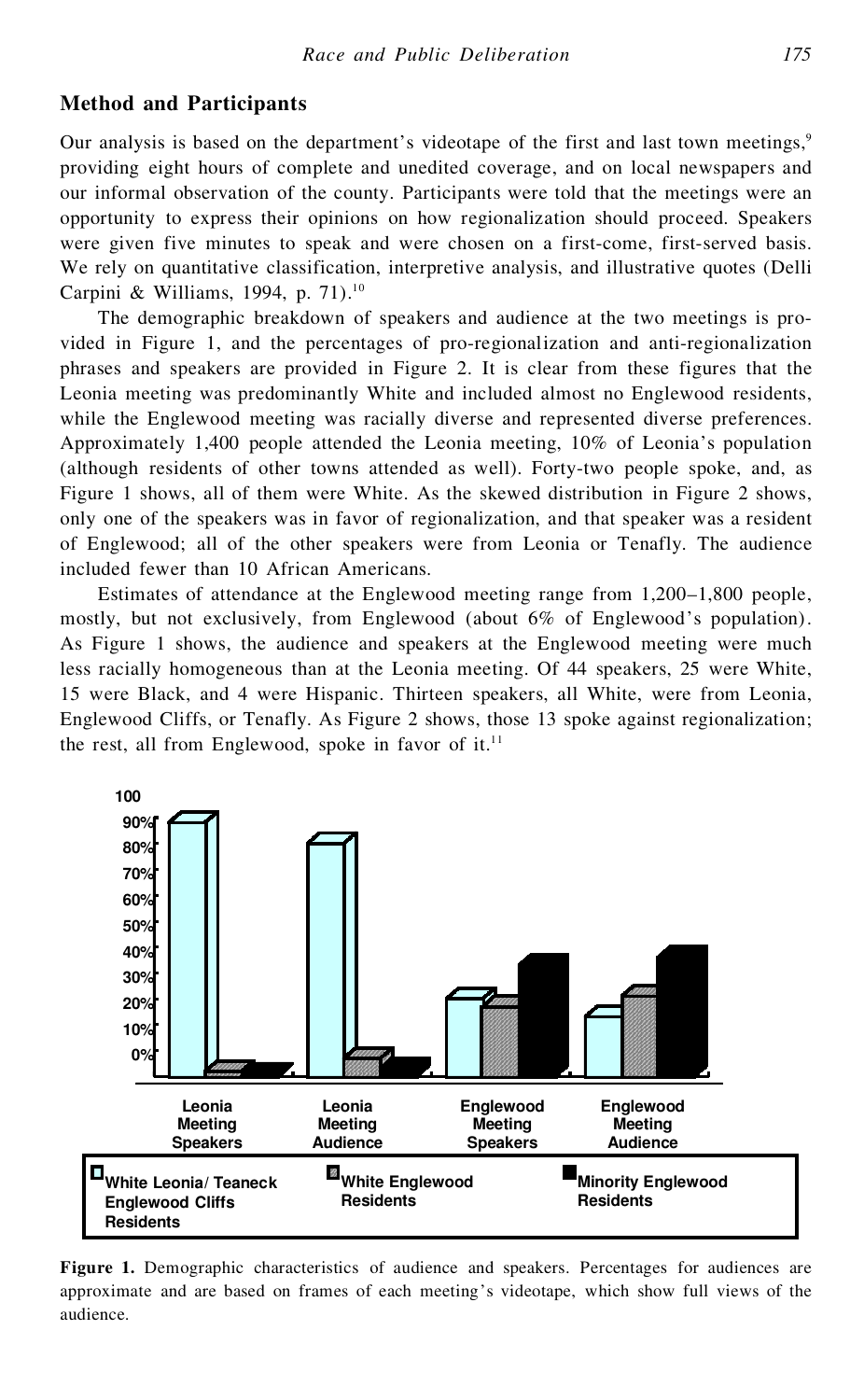

**Figure 2.** Speakers and phrases accepting or repudiating anti-regionaliza tion arguments, separately for each meeting. *Speakers*: (Number of speakers on a given side)/(Total number of speak ers in a given meeting). *Phrases*: (Number of times a phrase on a given side is mentioned)/(Total number of phrases in a given meeting).

## **Segregated White Meeting: Leonia**

## *"Neighborhood Schools"*

The phrase "neighborhood schools" was the most often used of any of the anti-regionalization arguments and the second most popular phrase judging by the percentage of anti-regionalization speakers (see Figures 3 and 4). It tended to elicit cheers from the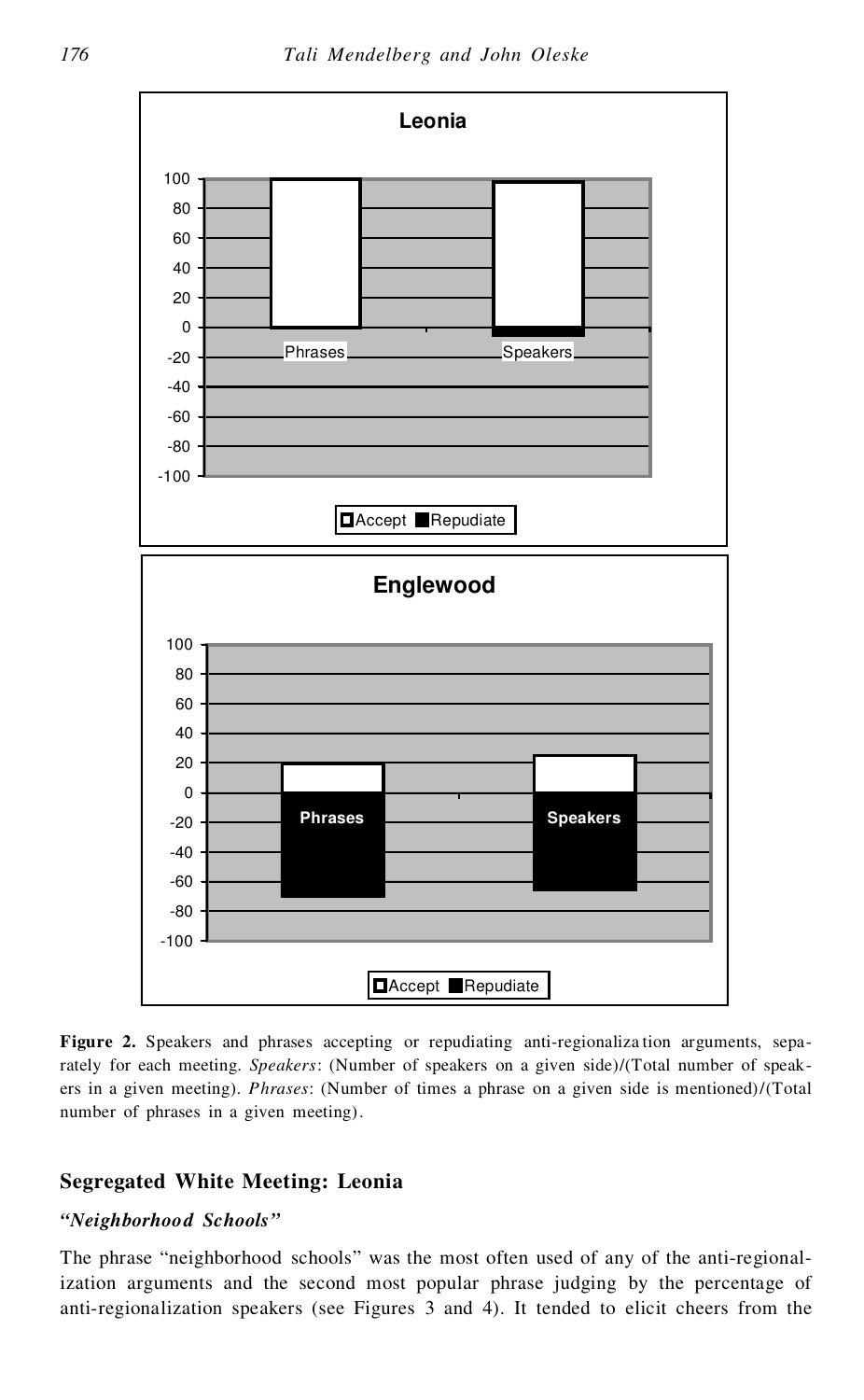

Figure 3. Speakers accepting or repudiating anti-regionalization arguments, separately for each meeting. [Number of speakers of each phrase)/(Total number of speakers on a given side).]

audience, befitting its adoption by the anti-regionalization movement as its slogan.<sup>12</sup> Four of the speakers who used the phrase elaborated on what it meant—a school located in the town whose children it served and one in which parents could "feel at home." One speaker said, "I strongly suggest keeping elementary school children at home where they can best receive support from nurturing parents and the local community." But most speakers used the phrase with no explanation. For example, the first speaker, a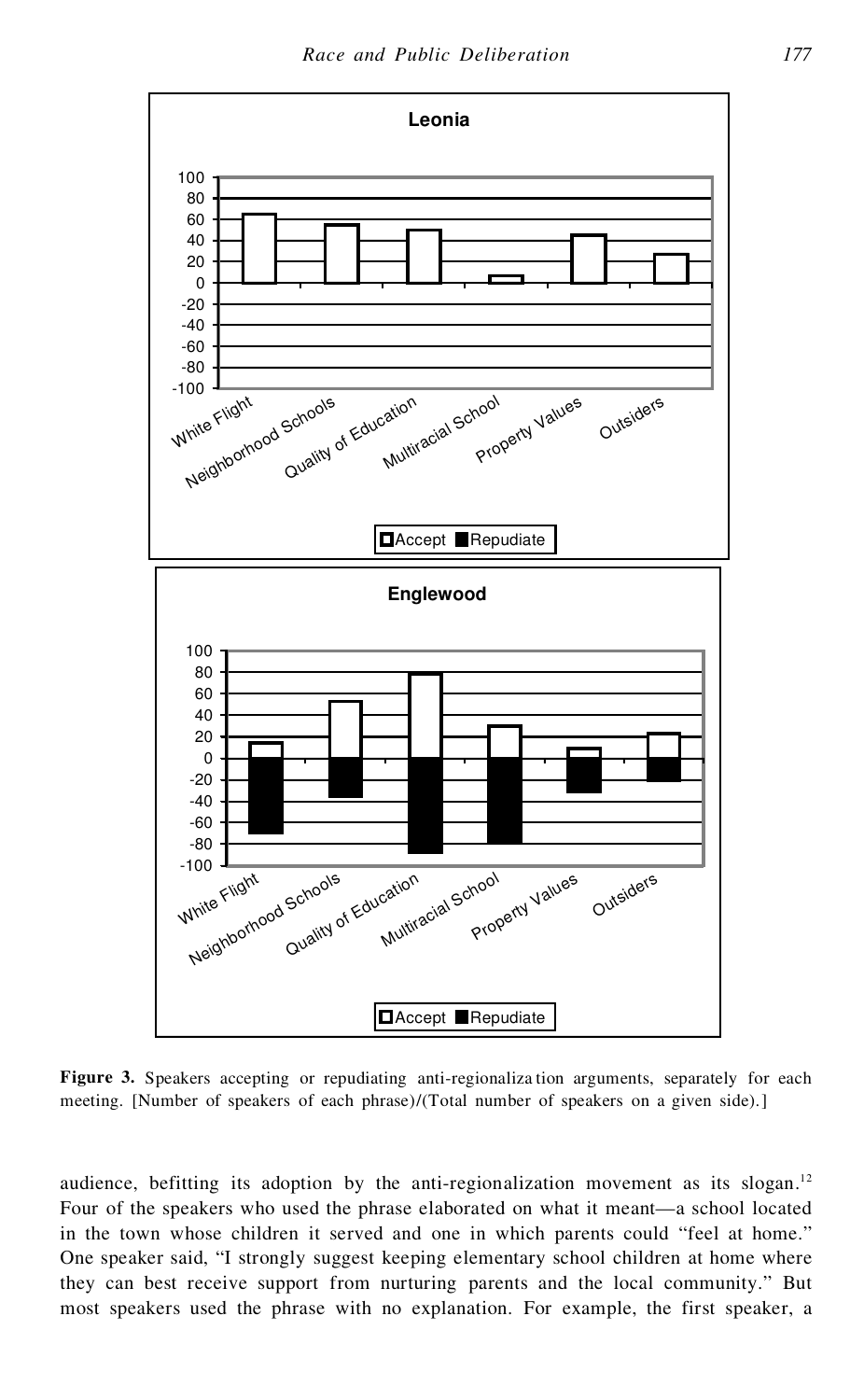

**Figure 4.** Phrases accepting or repudiating anti-regionalization arguments, separately for each meeting. (Number of mentions of each phrase)/(Number of mentions of all phrases on a given side).

state assemblyman representing Leonia, declared that he would do "everything in my power to keep the state from destroying neighborhood schools."

While not a racial slogan in itself, and while on the surface a legitimate and universalist argument, "neighborhood schools" plausibly carried a good deal of racial meaning and did not consider important and relevant facts. First, most of the plans under consid eration by the state would not involve a significant movement of children from Leonia to other schools. Rather, most plans would allow students from Englewood schools to attend school in neighboring districts. The primary way that "neighborhood schools" in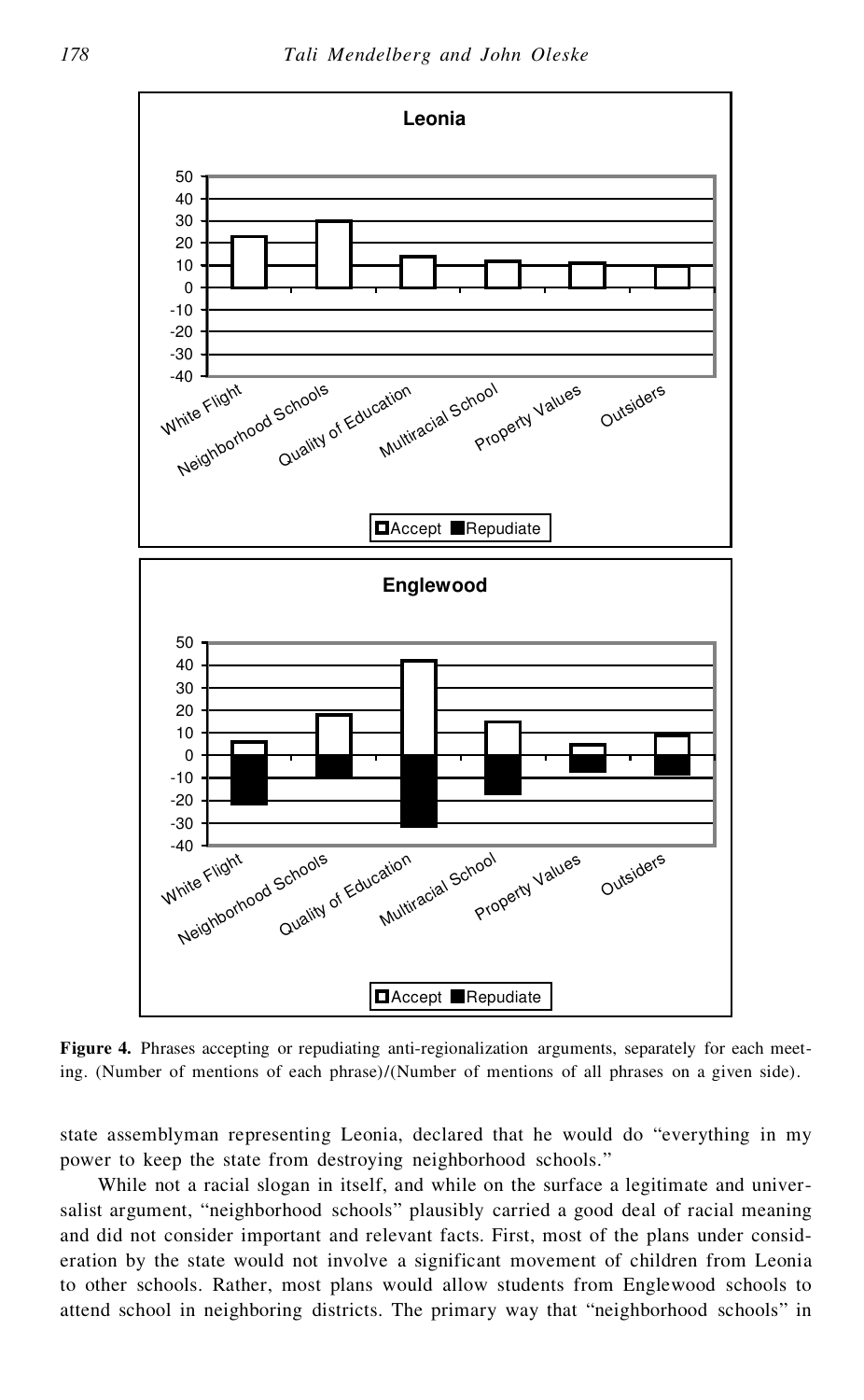Leonia might be undermined by regionalization is by the arrival of African American and Hispanic students from Englewood. Second, parents ordinarily do not mention neigh borhood schools among things they want in education (Hochschild, 1984; Schneider, Marschall, Teske, & Roch, 1998). The argument for neighborhood schools was thus at least in part an argument against bringing minority children to White schools.

#### *"White Flight"*

Twenty-seven speakers claimed that "White flight" would keep any regionalization plan from working. Although the use of this phrase did not draw the thunderous applause of "neighborhood schools," it was an element in more speeches delivered at the meeting than any other phrase (see Figure 3), making it the second most popular of the phrases against regionalization (see Figure 4). Speakers claimed that regionalization would lead White parents to withdraw their children from the public schools or to move out of the district altogether. Consequently, successful schools and the communities outside of Engle wood would erode.

Expressing a supposed understanding of what racial tensions can do would seem to meet the requirement of deliberation. But while acknowledging that racism exists, speakers continued to deny that anyone present opposed desegregation for racial reasons. The "White flight" argument was thus not an acknowledgment of Englewood's claims that Leonia had discriminated based on race and might continue to do so. It was a way to demonstrate that speakers were not themselves racist while at the same time threatening consequences that could not arise without racism. This technique placed the existing racism at one remove, serving to make the opposition at the meeting more legitimate.

#### *"Property Values and Taxes"*

The claim that "property values will fall and taxes will rise if school regionalization is forced upon Leonia" was advanced by 18 of the speakers. The reasoning for this claim, when reasoning was supplied, is that property in Leonia would be in lower demand if Leonia did not have its own school system, and the town would be forced to raise taxes.

This argument rests on shaky factual and logical ground. First, property values in northern New Jersey's other two regionalized districts rose after regionalization, a point made in court cases and local newspapers. Second, the courts found that there is little or no evidence to indicate that regional districts are less effective than small local ones. In fact, regional districts may be more efficient and thus may save money.

Only 2 of the 18 speakers who used this argument elaborated on their reasoning. This brevity creates ambiguity about why property values would fall. A drop in property values is far more often associated with minorities moving into an area than with the regionalization of a school district. One White parent told *The New York Times* before the meeting, "I'm not a bit prejudiced; but Blacks moving in will hurt property values" (Stewart, 1995). The ambiguity of the phrase during the meeting allows the audience to think that integrating the schools would encourage African Americans and Hispanics to move in. The financial arguments built on fears that were not well supported by relevant facts.

#### *"Quality of Education"*

Twenty-one of the speakers made statements such as "I will not allow the quality of my child's education to be sacrificed to solve someone else's problem." Speakers defended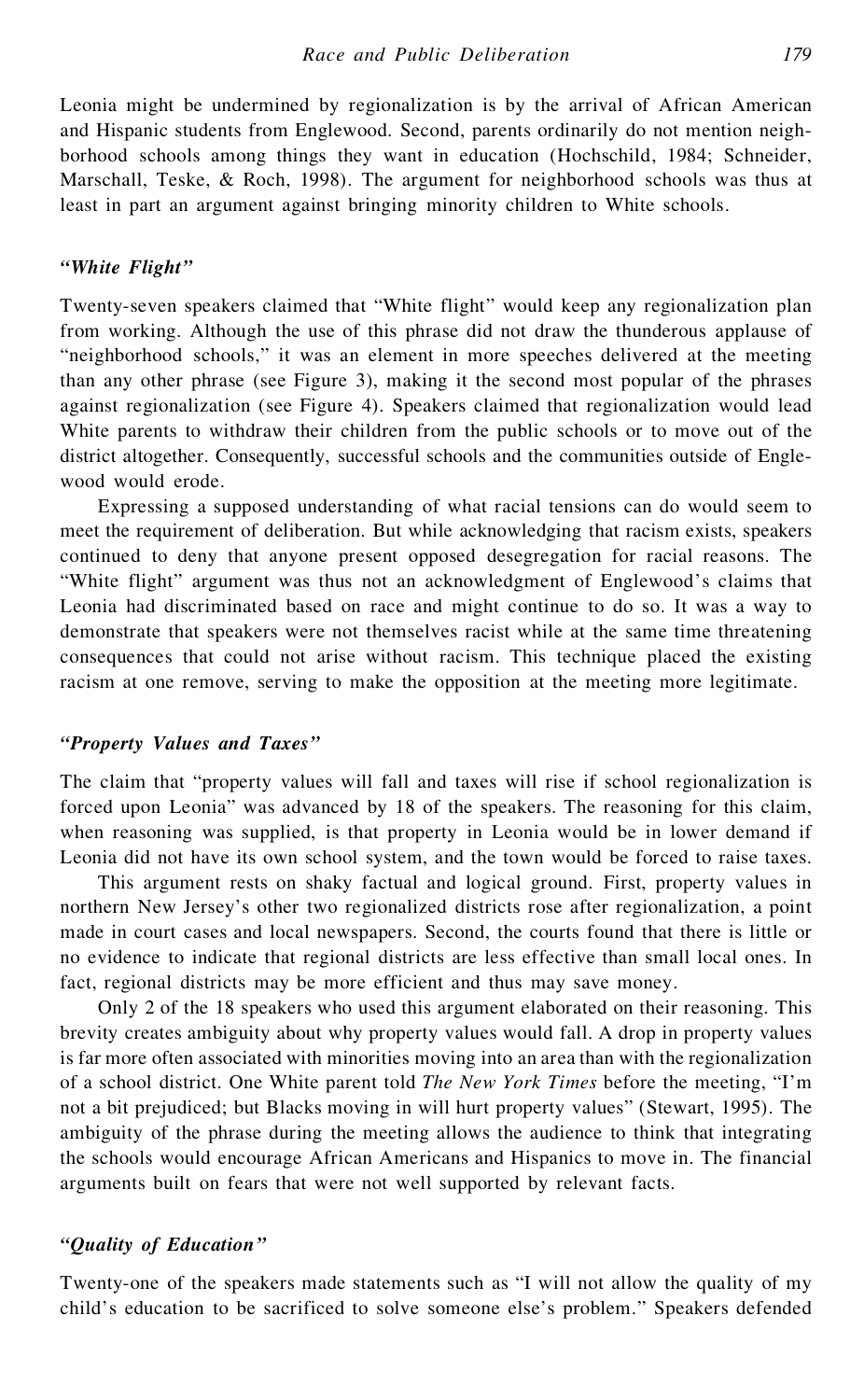this position with facts more often than they did any other argument, relying on the statistic, printed in the area's leading newspaper, that SAT scores at Englewood's Dwight Morrow High School were more than 300 points lower than at Leonia High School. Speakers concluded that in a regional district that included Englewood, all other districts would be dragged down. It is unclear whether speakers were worried about Englewood's high school or Englewood's students.

The SAT statistic at first seems appropriate to use for an argument against the quality of Englewood's school, but a closer look suggests otherwise. Englewood is the only municipality in the area with substantial rental housing and a low income population (NJSDC, 1994, p. 23). As a result, Englewood students often bring educational problems with them to school. In addition, because of Englewood's rental housing mar ket, nearly 40% of Dwight Morrow's 1995 graduates did not start high school there. Their scores do not fairly represent Dwight Morrow's capabilities.

A truer test of the ability of the Englewood high school to provide a quality education to students who can and want to take advantage of it for four years is college admissions. Dwight Morrow has a strong college preparation program, and graduates who go on to college attend schools as good or better than graduates from surrounding districts. A Yale admissions officer testified in court that Yale recruits and admits Dwight Morrow students every year. Dwight Morrow sends a large number of students to other Ivy League colleges as well. In addition, the courts repeatedly ruled that while Dwight Morrow's quality had declined during the late 1970s and early 1980s, since then its administrators had corrected the problems and the school was "very good." Dwight Morrow offered a wider range of courses than the surrounding schools; its levels of drug use, violence, and absenteeism were no higher than the other schools' (and drug abuse may have been less common); and it offered racial diversity that the courts—and elite colleges—considered a significant educational advantage. Still, participants at the Leonia meeting continued to believe that Dwight Morrow was "broken beyond repair."

Perhaps Leonians' worry about quality of education was less about Englewood's high school than Englewood's children. But, if so, their worry focused on only some of Englewood's children, those they had not solicited, who tended to be African American and Hispanic. It is likely that Leonians sought to avoid poor students, whom they believed were predominantly Black and Hispanic, rather than Black students regardless of class. But the outcome was to draw a line between two groups: Black and Hispanic children versus others.

In a study of suburban New Jersey, Schneider et al. (1998) found that when given a choice among schools, White and middle class parents do not base their decision primarily on schools' SAT performance. In fact, these parents place less importance on a school's test scores than do Black and lower-class parents (Schneider et al., 1998). Leonians' emphasis on test scores in the regionalization controversy thus seems more of a legiti mizing argument than a consistently held preference.

#### *"Outsiders"*

Eleven speakers expressed the view that "outsiders" had no business telling Leonians what to do with their school system. The president of the Leonia Board of Education delivered a vigorous criticism of the Department of Education in which he repeatedly used the phrase (six times in 5 minutes). "Outsiders cannot and must not be allowed to dictate to us what is right and what is wrong for our children," he said, as the audience gave him a standing ovation.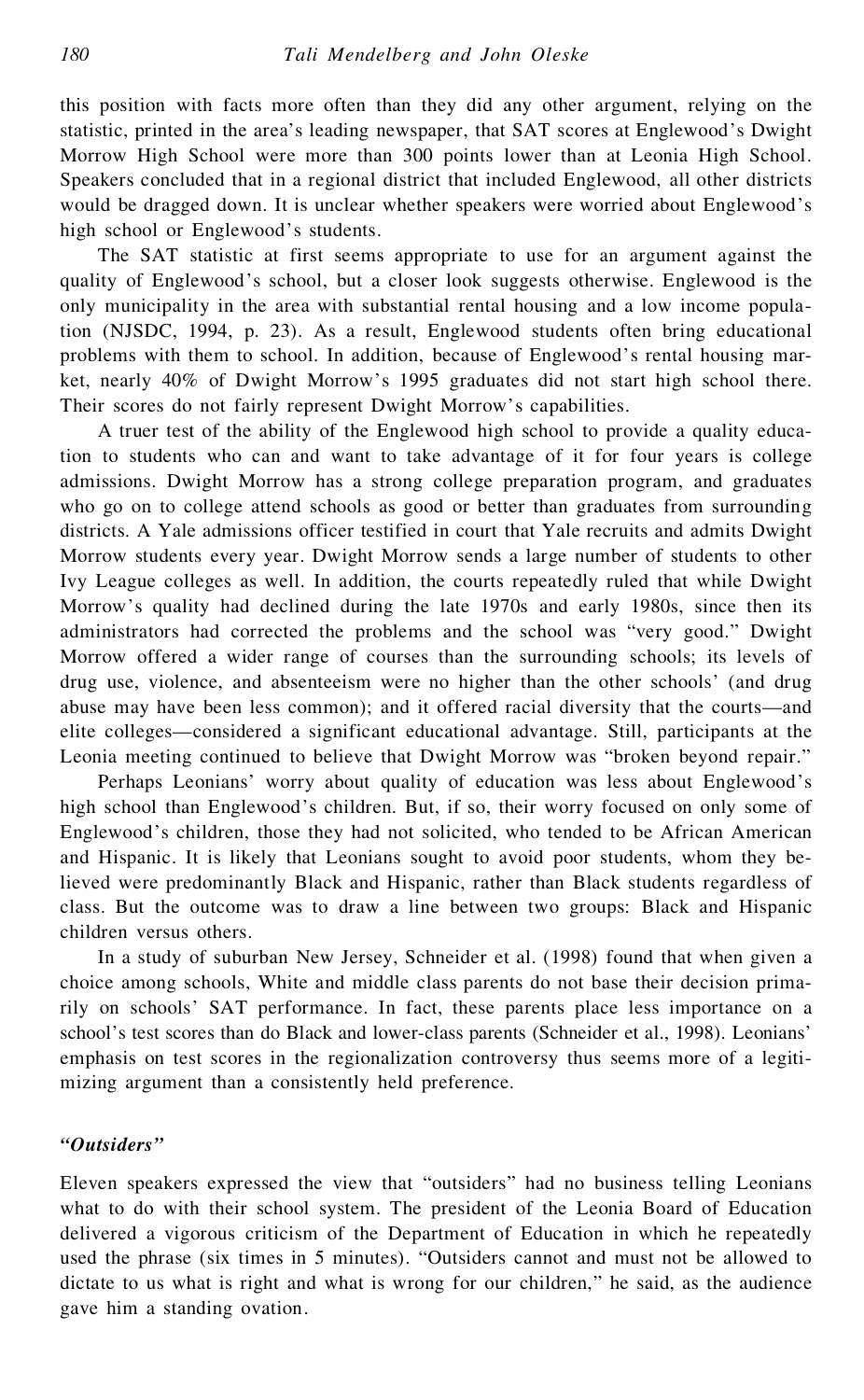Except during the president's speech, however, the "outsiders" in question were never clearly identified. Some speakers implied that the state was their target, but others did not. This vagueness, similar to the ambiguity of "neighborhood schools," left the meaning of "outsiders" to the interpretation of the audience. "Outsiders" might refer to the state, but it might also refer to the majority-minority residents of Englewood who had brought integration to the agenda or to anyone outside Leonia who did not share Leonia's demographic makeup. "Outsiders" did *not* mean White students from outside Leonia; after all, these students were actively recruited by the school system. While the argument against outsiders may be a legitimate claim for local autonomy, it is also in part a nondeliberative argument for racial segregation.

#### *"Multicultural"*

The 13 speakers who mentioned multiculturalism claimed that Leonia's is already an integrated school district. Three speakers offered the statistic that Leonia schools are 40% non-White. One speaker proudly described the world map and national flags on display at Leonia Middle School as evidence that the school system already strives for ethnic diversity. "I chose to live in a town that has a school system that is over 53% non-White. In Englewood Cliffs we have Chinese, Japanese, Cubans, Africans, Roma nians, Indians," said one speaker.

The "multicultural" phrase appears to be a deliberative concession to the other side's point of view. But it is perhaps the most obviously misleading of the arguments we have considered. Leonia High School is patently segregated, not 40% non-White. The 40% figure includes "international students" from such countries as Czechoslovakia, Romania, France, Denmark, and Italy. In fact, only 25% of Leonia's schoolchildren are non-White, and most of them are Asian American (whose families are well integrated in the towns around Englewood). Of Leonia's high school students, only 6% are Hispanic and 1% are African American. The "multicultural" argument selectively ignores infor mation that is publicly available and obvious to anyone who strolls down the hallways of Leonia's schools. Its misleading but believable logic allows White individuals to stand against racial integration while appearing to be antiracist and to take into account the other side's point of view.

#### *Segregated Meeting: Summary*

On the surface, these arguments appear to be plausible candidates for good deliberation. The arguments seemed universal, that is, to rest on principles with which an open minded person could agree, such as local control over education or ensuring that indi viduals who did not themselves discriminate against minorities are not forced to bear the cost of integration. The arguments often appeared oriented to the common good, advancing collective goals such as a quality education for the community's children, avoiding the emigration of community residents, and maintaining the community's well-functioning neighborhood schools. While some speakers worried about their own children, this was not the dominant mode of argument. Speakers did not include Englewood in their conception of community, a point to which we return later, but they spoke of their community, not just of themselves. Speakers repeatedly attempted to "deracialize" their arguments by disclaiming racism, thus appearing to meet the deliberative criterion of tolerance. (In fact, the word *segregation* was never mentioned by anyone speaking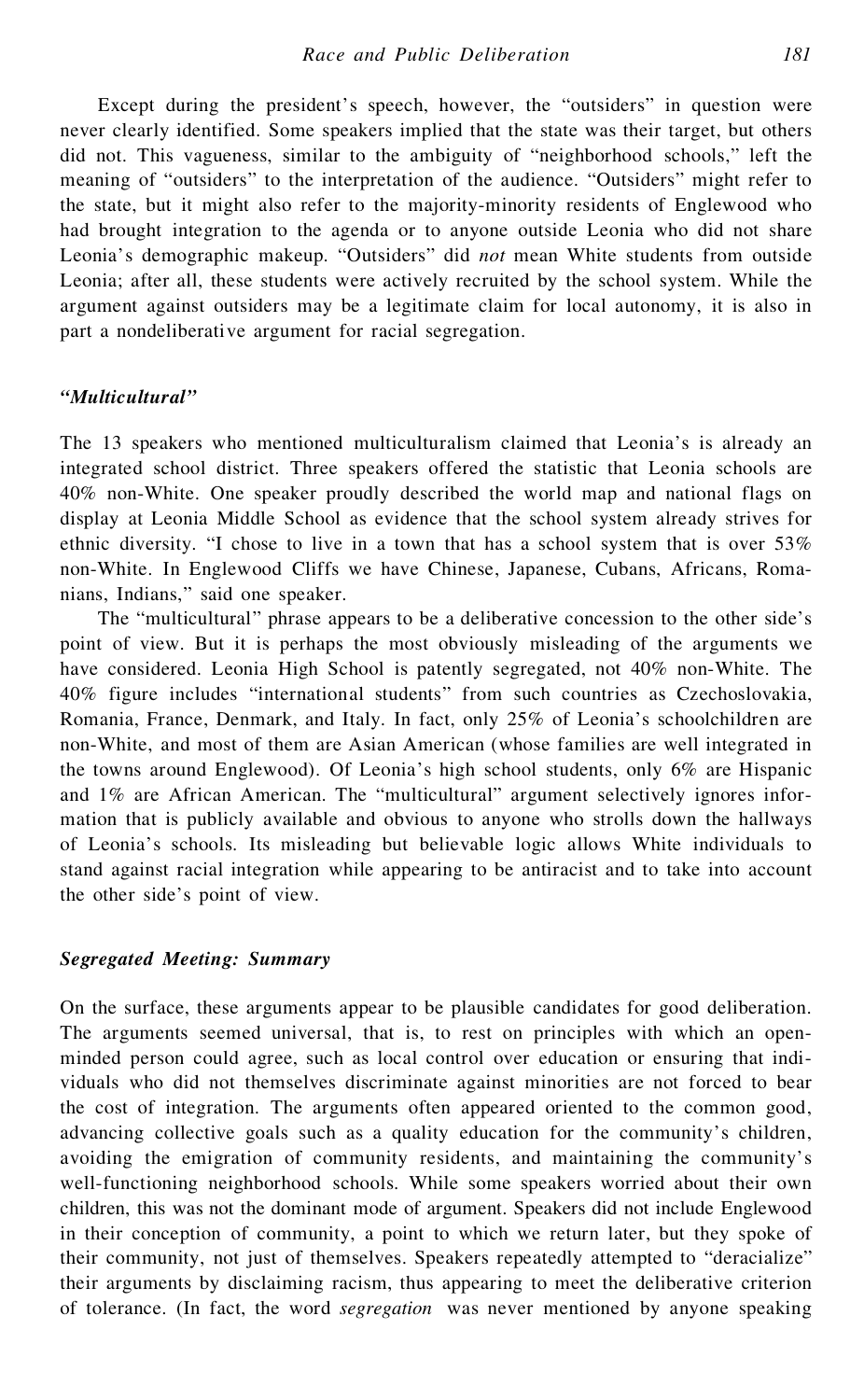against integration.) Finally, facts and reasoning were heavily used, further lending the discussion the appearance of a good deliberation.

However, a closer examination casts doubt on the extent to which these arguments approximate good deliberation. Speakers ignored commonly known facts and exagger ated or manufactured other "facts." Taken individually and out of context, the argu ments often do not seem to be about race, much less racist. But placed in context, the arguments suggest that African American and Hispanic people would threaten the com munity, the quality of life, and the life chances of Leonia's residents. The arguments at the meeting thus largely do not conform to the hopes of deliberative democrats and conform fairly well to the expectations we derived from the work of Mansbridge and the literature on racial communication.

Only one speaker, a White mother of a child in the Englewood school system, raised the possibility that the resistance to integration was racially charged. She identified the arguments and their underlying meaning as "racism, pure and simple." She was heckled throughout her speech. But one month later, at a meeting dominated by inte grated Englewood residents, many speakers made her point to the sound of applause.

#### **Integrated Meeting: Englewood**

Encapsulating the course the meeting was to take, the White president of the Englewood Board of Education opened the meeting by saying: "Our students can and do get a quality education at Dwight Morrow High School. This talk about SAT scores and quality education is just a smoke screen for the hidden agendas of politicians and racists." The audience broke into applause and did not quiet for several minutes. The members of the Englewood board—four African Americans, four Whites, and one Hispanic each spoke in support of regionalization. The focus of their arguments was the charge that the opposition was racist. They described several incidents of racial harassment, including a letter to board members, postmarked in Leonia, that said "race traitors will pay with their blood."

Subsequent speakers also interpreted the arguments of Leonians as misinformation shrouded, coded racial language. The claim that Leonia schools were "multicultural" drew criticism; "White flight," "property values," and particularly "quality of education" provoked anger.

#### *The Englewood Debate, Part 1*

The 13 speakers from outside Englewood, all opposed to regionalization, relied primarily on arguments made at the Leonia meeting but also introduced new ones. The most popular new idea was that Englewood alone was to blame for its problems, so Englewood should solve its problems on its own. "Englewood's politicians must stop blaming everyone else for its problems," said one White speaker from Tenafly. Another charged that "the lead ership of Englewood . . . [made] liberal use of racial demagoguery to bludgeon into submission all opposition. " Six of these speakers insisted that "forced" regionalization would "destroy successful programs" to "fix somebody else's problem." The other new argument, advanced by two speakers, was that government attempts at integrating schools were ineffective. One speaker quoted from an opinion by Justice Clarence Thomas arguing that desegregation did not benefit minority students. Another speaker charged that "the state has spent enormous amounts of time, money, and effort on a study to determine how to regionalize without even determining whether regionalization works."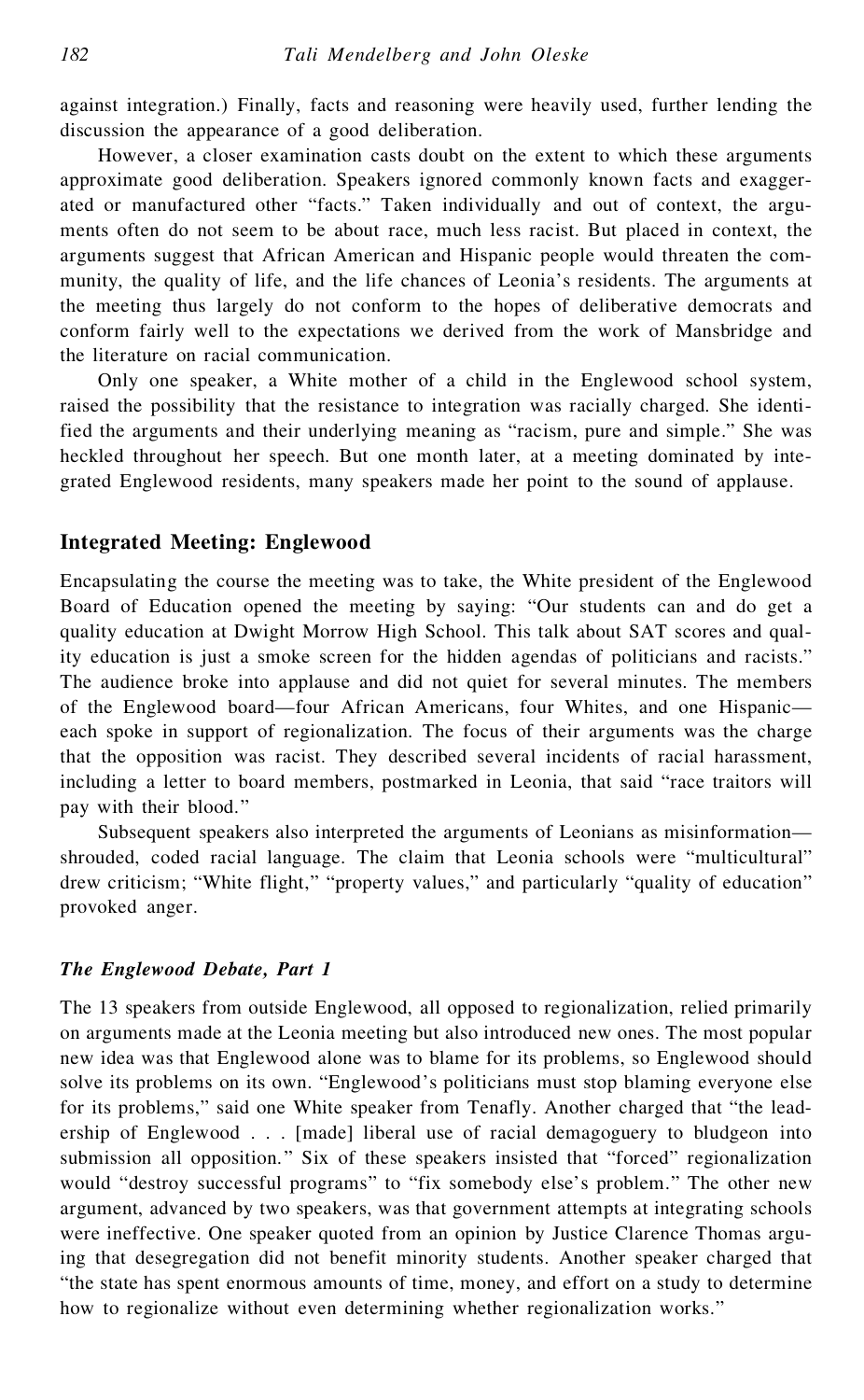More popular than the new arguments were two familiar arguments. One of these, "quality of education," became an almost universal theme among speakers from outside of Englewood. Along with "multicultural schools," it was the only phrase to be used more frequently and by more anti-regionalization speakers at Englewood than it had been at Leonia, as Figures 3 and 4 show. A more aggressive, accusatory version of the old argument was used by several speakers. One said that "Dwight Morrow is a com plete failure to the community of Englewood, and its unelected Board of Education is probably at the root of the school's problems." Another declared that he wanted the very best for his daughter's education and claimed that "any situation forcing regionalization with Dwight Morrow" would "destroy her chance to excel."

#### *The Englewood Debate, Part 2*

The two new arguments were met with vigorous opposition from Englewood residents. They argued that segregation was not Englewood's responsibility alone; the other school districts had broken contracts and illegally solicited Englewood's White students, in creasing the level of segregation at Dwight Morrow. In addition, several Englewood residents argued that segregating the schools was illegal according to the U.S. Supreme Court in the *Brown* decision. The Tenafly resident who quoted the comment from Justice Thomas could not get past the word "Clarence" before he was heckled. In response to both arguments, Englewood residents said that they felt "patronized" and "ignored" and that "segregation is not even recognized as a bad thing, so evading responsibility for it becomes even easier."

The "quality of education" argument also met with a hostile reception by Englewood residents. First, Englewood residents rebutted the content of the argument. Several Englewood parents spoke about the fine education Dwight Morrow was providing to their children. "My younger son is in a program that won best program of its kind in the state of New Jersey," said one parent; "the third and fourth grade children [in our neighborhood school] just got results from the standardized test they took . . . many of our children scored in the 99th percentile [applause] . . . with third graders working on the eighth grade level." Many speakers spoke proudly of having attended Dwight Morrow and testified to the excellent education they had received there. "I stand here today as a graduate of Dwight Morrow High School [applause] . . . Dwight Morrow has a proud history of excellence that spans over half a century [applause]." One parent elaborated the reasons, including a relatively poor and transient student body, for Dwight Morrow's lower SAT scores and emphasized that these scores do not accurately portray the ability of teachers and administrators. Many speakers argued that a quality education included exposure to chil dren of other races, specifically the mingling of White and African American children. One Englewood parent criticized the "multicultural" argument:

They are not really facing the issue. . . . How many children in these other towns have African American children in their classes? I believe it is important for all Americans to know African Americans with the intent to put an end to the racial tensions in our country. White children must play, eat and have the same teacher as Black children.

Second, the ostensibly nonracial arguments used by the opponents of integration were challenged as racist. One Englewood speaker said that he received a letter that stated, "Yes, Dwight Morrow provides strong college prep programs, but you in Englewood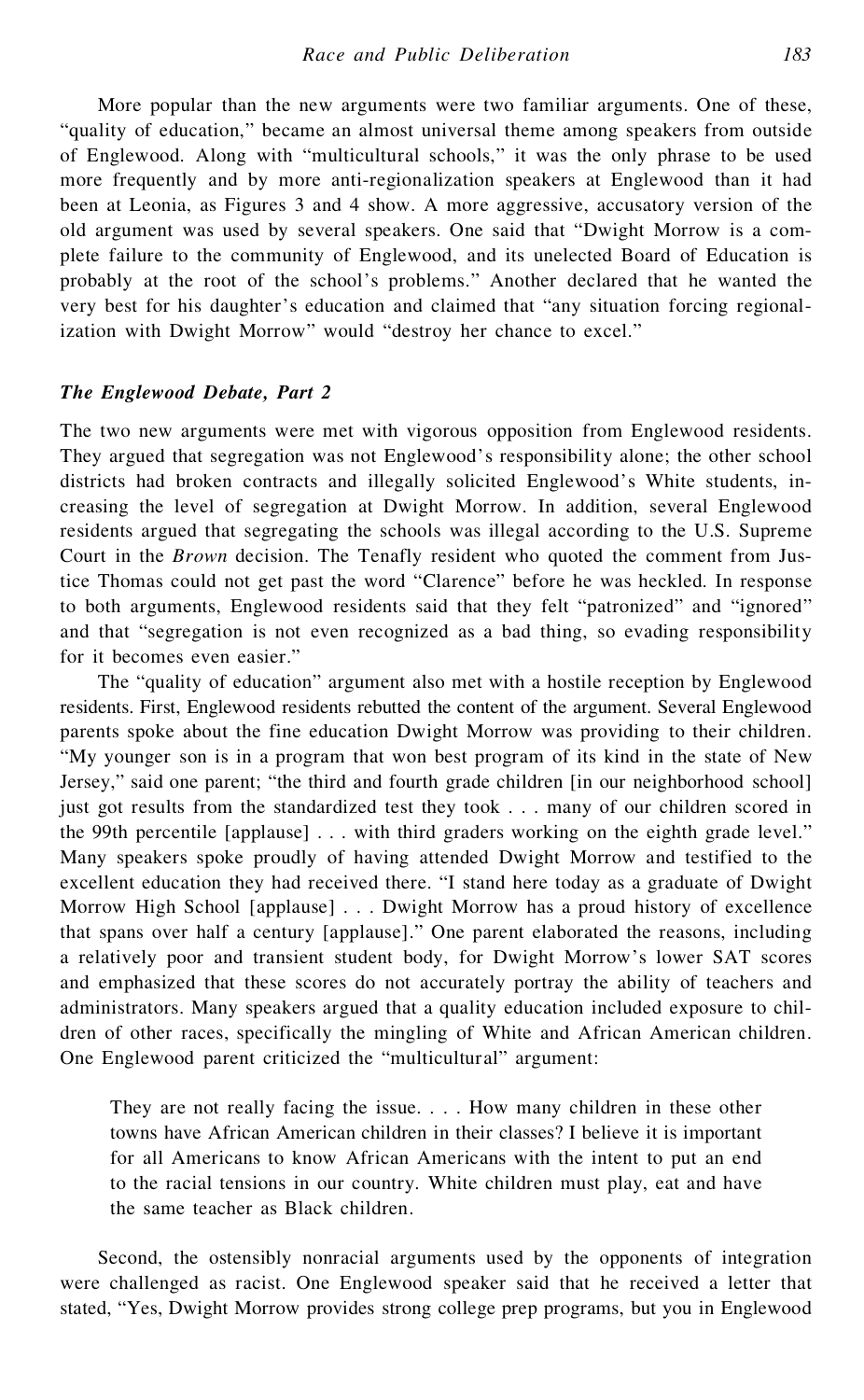have to make the school 50% White before we are going to send our children there." Some Englewood speakers charged that "quality of education" was a racially coded phrase. "What this sort of language really says," said one parent, "is that our children, Black children, are inherently inferior and that an integrated education which includes them is also inherently inferior."

Englewood residents responded with frustration to what they perceived as an attempt to mask "greed" and "racism" in neutral language and to the White towns' mobilization against regionalization. "I resent the bashing of our kids by our neighbors who are afraid of change," declared Englewood's mayor. In Leonia, Tenafly, and Englewood Cliffs, most residents had tied yellow or orange ribbons around the trees in their yards to symbolize their unity against integration. A drive one of us took through the area revealed that many yards had ribbons on all of their trees. Ten of the Englewood speak ers noted the extreme offense this gesture had given them. One woman who had lived under apartheid in South Africa said that the ribbons reminded her "of the signs at the borders between the rich White areas and the poor Black townships." Others compared the ribbons with the burning crosses of the Ku Klux Klan and the "white" and "colored" signs of the Jim Crow South.

Many Englewood residents responded with intense defensiveness and blanket con demnation. "If Englewood offered a physics class taught by Albert Einstein, the stu dents of [the White towns] would not attend, and if we offered a class pertinent to religion taught by Mohammed, Moses, and Jesus, those students wouldn't come here," said one Black woman. A Black member of the Englewood board declared that he would "personally take on anyone" who brings "physical or mental harm to our kids." One speaker detailed the racially selective solicitation by Leonia as evidence of racism, and another White speaker told of blatant discrimination directed by White Tenafly students against his White daughter's Black Englewood teammates. Some speakers used the word *racist* freely and without specifics, and some indulged in what seemed to be exaggerations. One White parent confessed to unwillingness to let her child attend school in Tenafly or Leonia because her child was afraid of being attacked by the Ku Klux Klan. One Black parent who attended the meeting at Tenafly said he realized at that meeting that "this is purely an issue of race" when he had detected skepticism from the audience there to one speaker's assertion that Dwight Morrow was not populated by "crack dealers and rapists." The meeting reminded him of "Georgia in 1974" when he "had seen a White only bathroom sign with one strip of paint over it . . . it should have been taken off the door but it was just like, 'you know, we'll bring this back when we want to.'" The fear of the KKK and the comparison with Jim Crow in Georgia were effective ways of conveying understandably strong feelings about the racial tenor of the White towns' position, but as a description of reality they probably contained some element of exaggeration. As in the Leonia meeting, the heckling also constituted a problem from the perspective of deliberation. The strong response of many Englewood resi dents was based in part on appropriate facts and considerations, but in part not.

#### *Integrated Meeting: Summary*

The integrated meeting did not seem to lessen conflict and alienation. Segregated Whites did not change their arguments, or acknowledge the arguments of Englewood residents, or behave differently here than they had in Leonia, except perhaps in a more antago nistic direction. They apparently believed in the legitimacy of their own arguments and saw no need to moderate them. Englewood's integrated citizens in turn focused on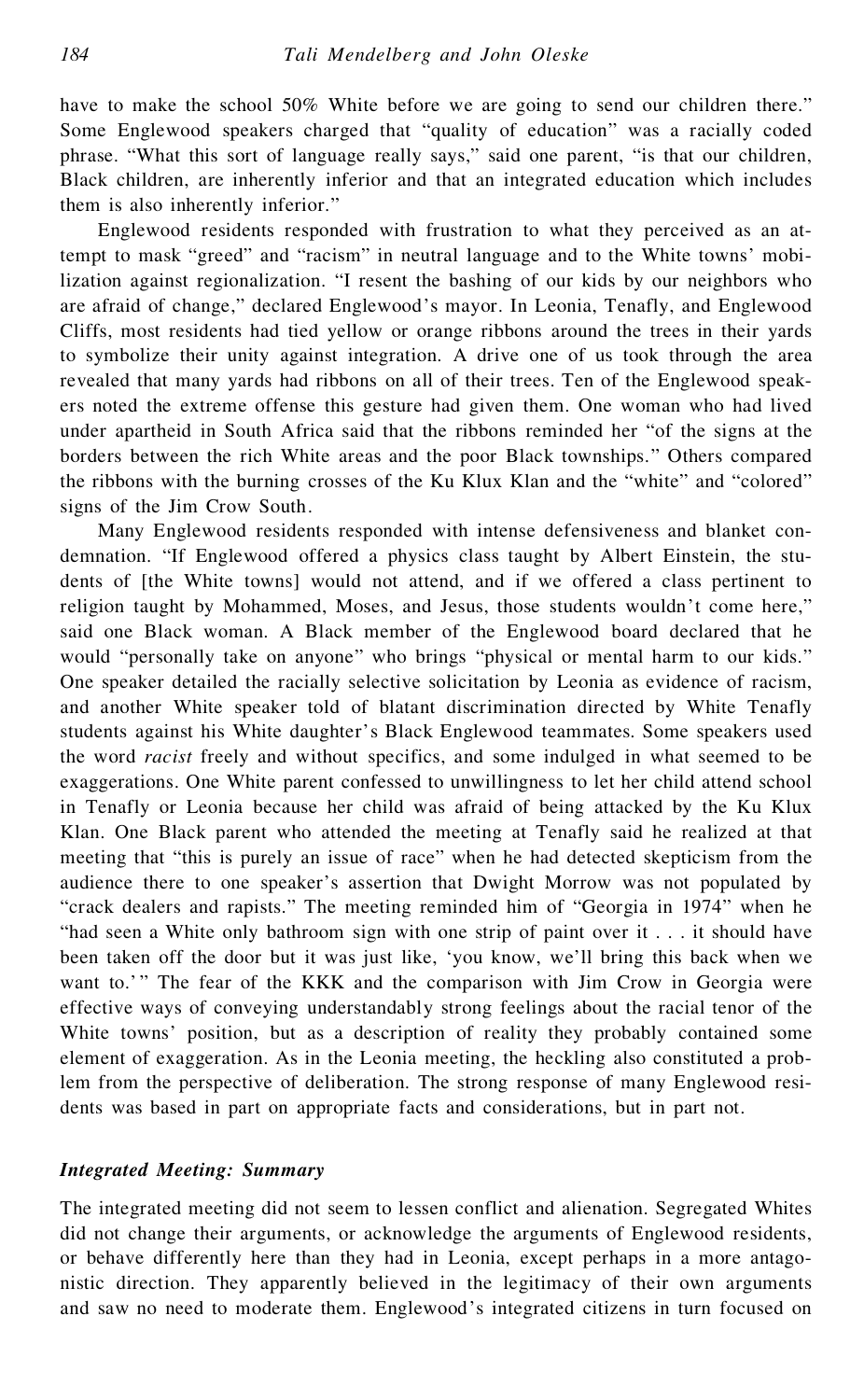rebutting what they perceived to be the other side's group-interested, exclusive, and racist arguments. Englewood residents repeatedly indicated their skepticism toward the possibility of compromise by calling on the state's executive branch to enforce the court's ruling, even if this meant forcing the surrounding communities to regionalize with Englewood. Several Englewood parents said that the charges of an "inferior" edu cation had been so hurtful to their children that the meetings should not have been held. The final Englewood speaker neatly summed up the Englewood view: The White opposition was simply "a loud mob led by fear and ignorance rather than reason and com mon sense."

Perhaps the key problem of the Englewood deliberation is that the context of the meeting, the arguments of the non-Englewood Whites, and the Englewood response undermined the possibility of building shared meaning. The racist meaning that Englewood residents gleaned from Leonians' arguments was unlikely to be considered by Leonians as a valid interpretation. Repeatedly, non-Englewood speakers used such phrases as "the real issue here is not race; it is institutional failure." Only one speaker at the Englewood meeting said that she had realized she had been racist, and she was an Englewood parent who had sent her children to Englewood schools. Non-Englewood residents were not likely to reconsider their claim that race had nothing to do with the problem or with their opposition after being accused of racism. In turn, Englewood residents were unlikely to change their conclusion that non-Englewood residents considered African American and Hispanic children "inherently inferior." Any criticism of Englewood's schools or its leaders was interpreted by Englewood residents as a criticism of Englewood's racial minorities. Good deliberation requires that the opposing parties try to acknowledge the validity of the other side's interpretation of language, but this was unlikely in a dispute over the definition of community.

## **Conclusion**

The rhetoric at these meetings was not the ideal deliberation envisioned by many delib erative theorists.<sup>13</sup> Some theorists might object that the meetings failed to provide an adequate *opportunity* to deliberate. We consider this problem subsequently, but for now, we note that the meetings did go a long way toward meeting the most basic procedural rules of deliberation: They were public, they entailed a collective discussion, there was a relatively equal opportunity to participate in all phases, and decisions were driven by arguments rather than power. Thus, the meetings were a rare opportunity for citizens to publicly and formally discuss a crucial matter of public policy. We use the substantive criteria of ideal deliberation to analyze how and why the rhetoric was problematic.

The deliberation we studied was deficient in the following ways: (a) The segregated meeting ended in consensus, which is a desirable outcome for some theorists, but it did so through rhetoric that allowed participants to legitimize their opposition to integration; (b) the integrated meeting did not lessen conflict, because the implicitly racial rhetoric used by segregated Whites was decoded as racial and racist, and the meeting was not conducive to discussing ways of reducing that racism; (c) segregated Whites did not use less group-inter ested language, or make more references to the good of both commu nities, or show signs of greater tolerance at the integrated meeting, since in their inter pretation their rhetoric already was legitimate; (d) integrated citizens at the integrated meeting did not express mutual understanding, because what they decoded made them too angry and defensive; and (e) facts and reasoning played an important role, but in a highly selective, self-serving way not endorsed by deliberative theorists.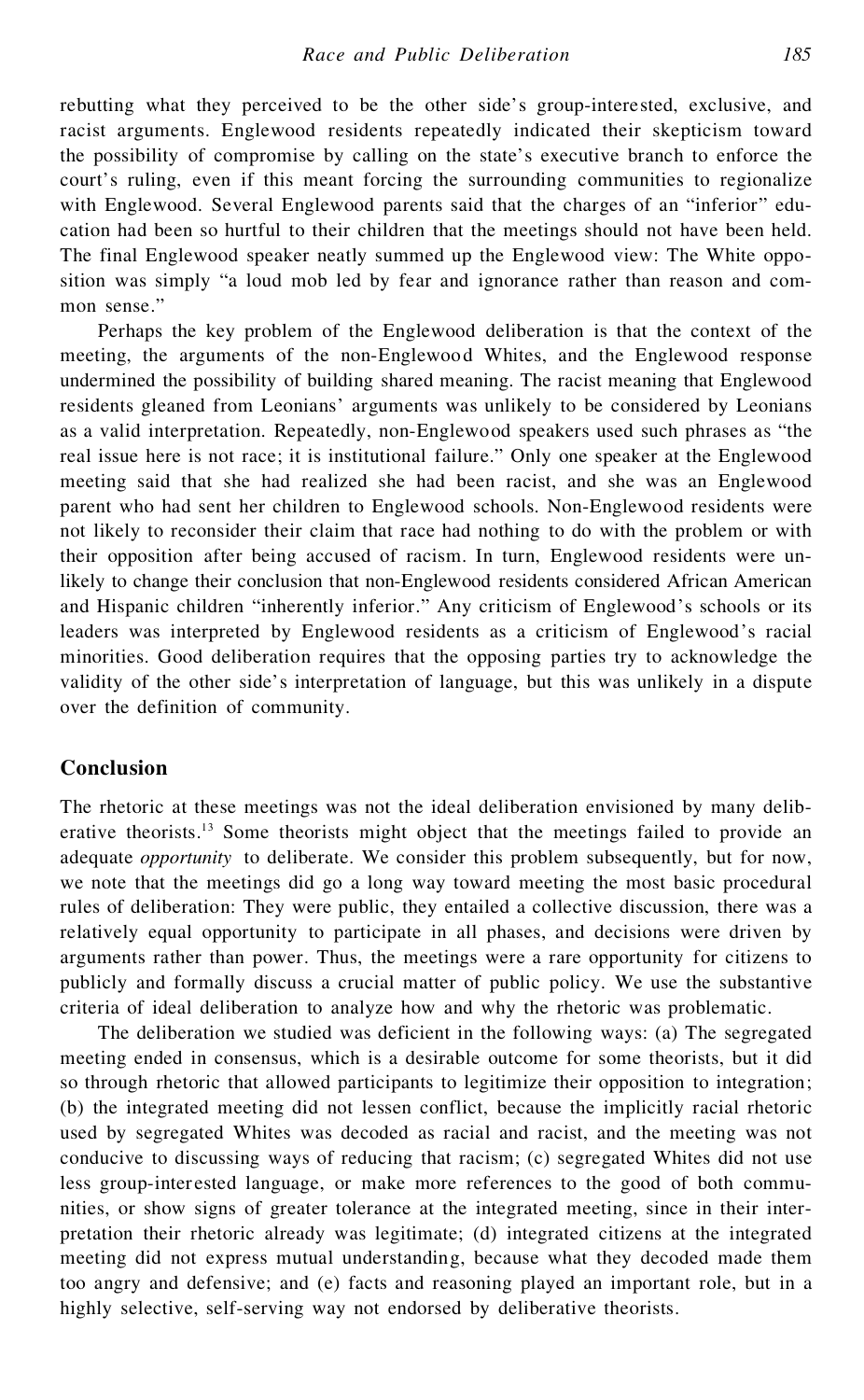What was perceived in Leonia as nonracial and well reasoned was perceived in Englewood as racial and poorly reasoned. What allowed speakers to respect each other as civic-minded community members in Leonia became a marker of group interest and opposition to a broader community in Englewood. What counted as universal language for one community counted as the opposite in the other.

In short, the positive effects of deliberation rest on the ability of the opposing sides to communicate about their disagreement. When the meaning of speech is contested, deliberation is unlikely to be reasoned or consensual (see also Warren, 1992, p. 15).<sup>14</sup>

The two expectations we derived from Mansbridge's work each found support here, although each is complicated by racially coded language. First, Leonia's segregated meeting, with its common interests, ended in a sense of equal respect and consensus. However, it did so as a racially segregated community, because it was a racially segregated commu nity. The White citizens at Leonia's segregated meeting engaged in what Mansbridge calls the "enclave model of democratic deliberation" (1996, p. 58). But ironically, Mansbridge recommends this model as a way for *subordinate* groups to articulate their collective interests in a safe setting, to understand themselves better, forge bonds of solidarity, and hammer out conceptions of self, community, justice, and universality. These meetings allowed the *privileged* group to do this, and do it effectively. Faced with concerted opposition to regionalization, the state abandoned regionalization and opted for segre gated Whites' preferred solution: It proposed that Englewood "work to correct the im balance itself." Englewood must now create a special magnet school, with technical aid but no funds from the state.

The second expectation we derived from Mansbridge's work—that the adversarial meeting in Englewood would end in alienation—was fulfilled. But this was in part due to the contested meaning of language. Englewood residents seemed angry not only about what they perceived as racism from the other side, but at what they saw as an attempt to hide racism behind a veil of legitimate words. The conflicting interests would have been more easily resolved if the issue had not also included a conflict over basic respect. At issue at these meetings was the affront to human dignity, an affront that one group perceived and the other group denied.

The problems at these meetings are likely to arise outside the realm of race as well. Racism undermines deliberation because it produces strong negative assumptions about the opposing deliberators. The same is probably true of sexism, nationalism, and other sets of ideas that denigrate an out-group.

#### *The Closed Circle of Deliberation*

Some theorists have recently articulated the need to build more bridges between delib erative theory and political reality (e.g., Gutmann & Thompson, 1996). Our empirical study, although it is a first, tentative step, suggests that meaningful deliberation among citizens is hampered by the difficulty of fully implementing the rules that ideal deliberation requires. Entman and Rojecki put the problem well: "The more social capital, the more trustful communication among diverse members in a society and the better able it is to work out its problems. . . . [Yet] the racial divide embodies the single most serious instance in the U.S. of low social capital across groups" (1996, pp. 1–2). Subordinate groups cannot rely on deliberation to secure equality and build a community with domi nant groups, because deliberation must have equality and community as preconditions to succeed. The situation is a closed circle: One cannot get what one needs when the process of obtaining it is itself tainted by the lack of what one needs.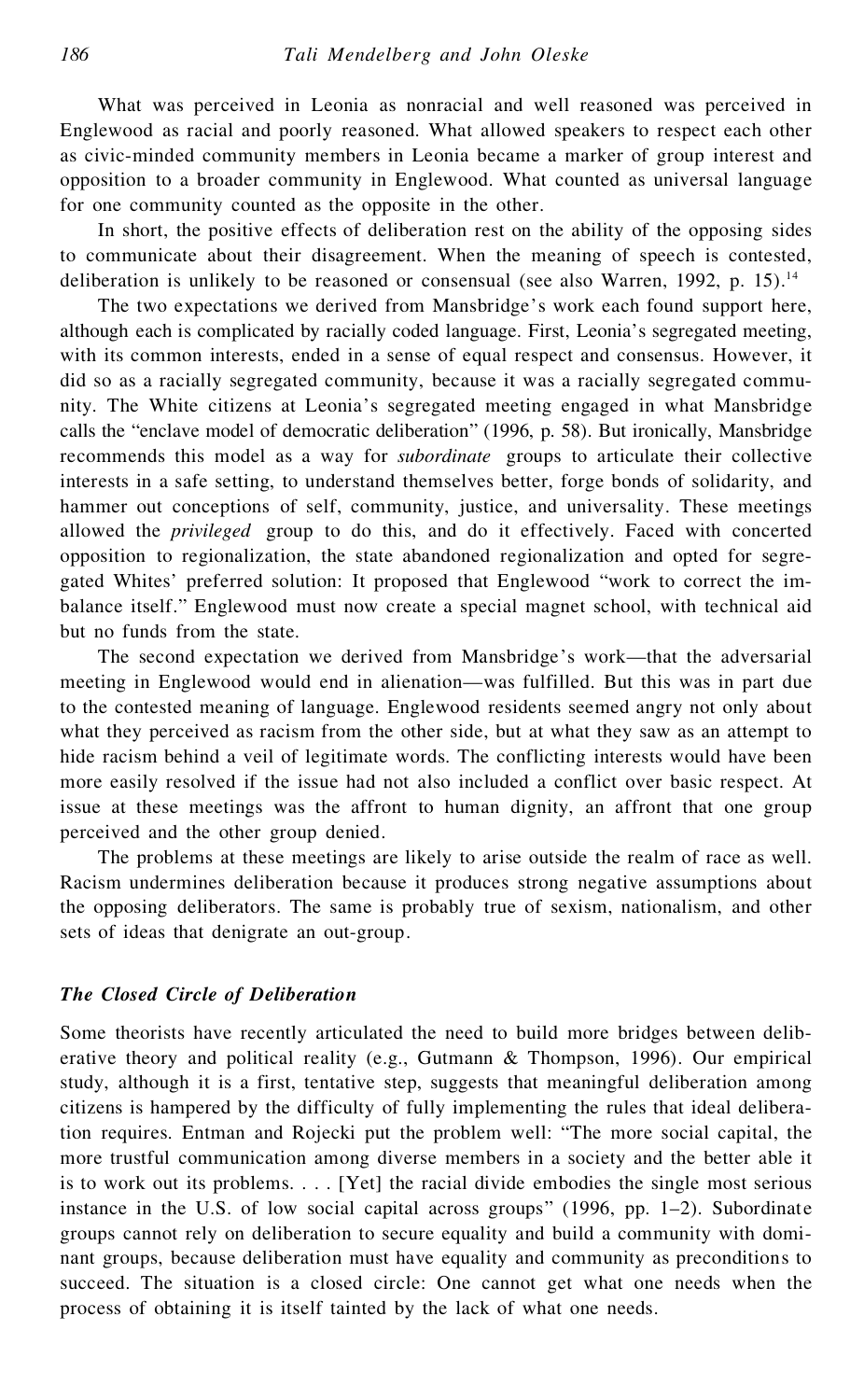Theorists who tackle inequality at length tend to focus on the twin facts that domi nant groups silence speakers from subordinate groups and that subordinate speakers do not feel empowered to speak (Mansbridge, 1983; Sanders, 1997; Young, 1996). How ever, these analyses leave out the other problem with inequality: the very unwillingness of dominant groups to enlarge their community to include subordinate groups in the first place. Furthermore, the meaning of language was contested, making the deliberation itself an issue. On our reading, the anger and frustration of minority citizens and their integrated White allies was a product not so much of feeling silenced but of accurately perceiving that, in the guise of principled, rational speech, they and their children were being set apart in an isolated community and marked as inferior citizens. The question remains as to how to get dominant groups to listen to subordinate groups. How do subordinate groups get dominant groups to the table at all?<sup>15</sup>

#### *How to Break the Closed Circle*

Our suggestions spring from the fact that the fault line at the integrated meeting was not race per se, but the divide between integrated and segregated. One key to deliberation may be to make sure that those who deliberate lead their lives in common. As Young says, "The unity that motivates politics is the facticity of people being thrown together. . . a polity consists of people who live together, who are stuck with one another" (1996, p. 126). Bridging the divide of segregation clearly faces serious problems of its own, as scholars of desegregation repeatedly warn (e.g., Hochschild, 1984). But by contrast to the solutions of several deliberative theorists—equalizing money, strengthening parties, or relying on characteristics of rhetoric—it is a remedy that ad dresses the problem directly. By tackling the social and institutional context, this solution avoids the closed circle problem in which deliberation cannot bring about equality and community unless they already exist. Many concrete efforts to achieve integration, while problematic, are already in place. The effective among them should be strength ened and accelerated.

Our solution, by implication, cautions against implementing deliberation as a seemingly costless way to begin to address long-standing problems. Bill Clinton's major policy initiative on race, for example, has been the "national conversation" (see also Merelman et al.'s 1998 study of the National Conversation on American Pluralism and Identity). Our analysis advises against pursuing deliberative initiatives before structural change, and certainly against replacing the latter with the former.

Deliberative solutions, however, can also have a place, if they take into account the lessons of the interracial contact hypothesis (Brewer & Miller, 1988). One of these lessons is that the circumstances of contact must be carefully structured so that the line of demarcation between people becomes less salient to them (e.g., selecting neutral dis cussion sites). Another lesson is to reduce threats to group interests (e.g., safeguarding educational quality). Two other insights, not drawn from the contact hypothesis, also deserve greater attention. The meetings in Bergen County failed in part because local leaders mobilized citizens against desegregation. If the state first requires negotiation between local officials, on the model of business-labor disputes, and leaders agree to compromise, subsequent public meetings may be more effective (see Elster, 1998, on negotiation). Also, Barber's recommendation that deliberation be an ongoing institution seems crucial, especially if it instills in citizens the perception that their fates are linked and that they must return to the table until they resolve the dispute. In infor mal, interpersonal discussion, the more frequent are discussions across lines of political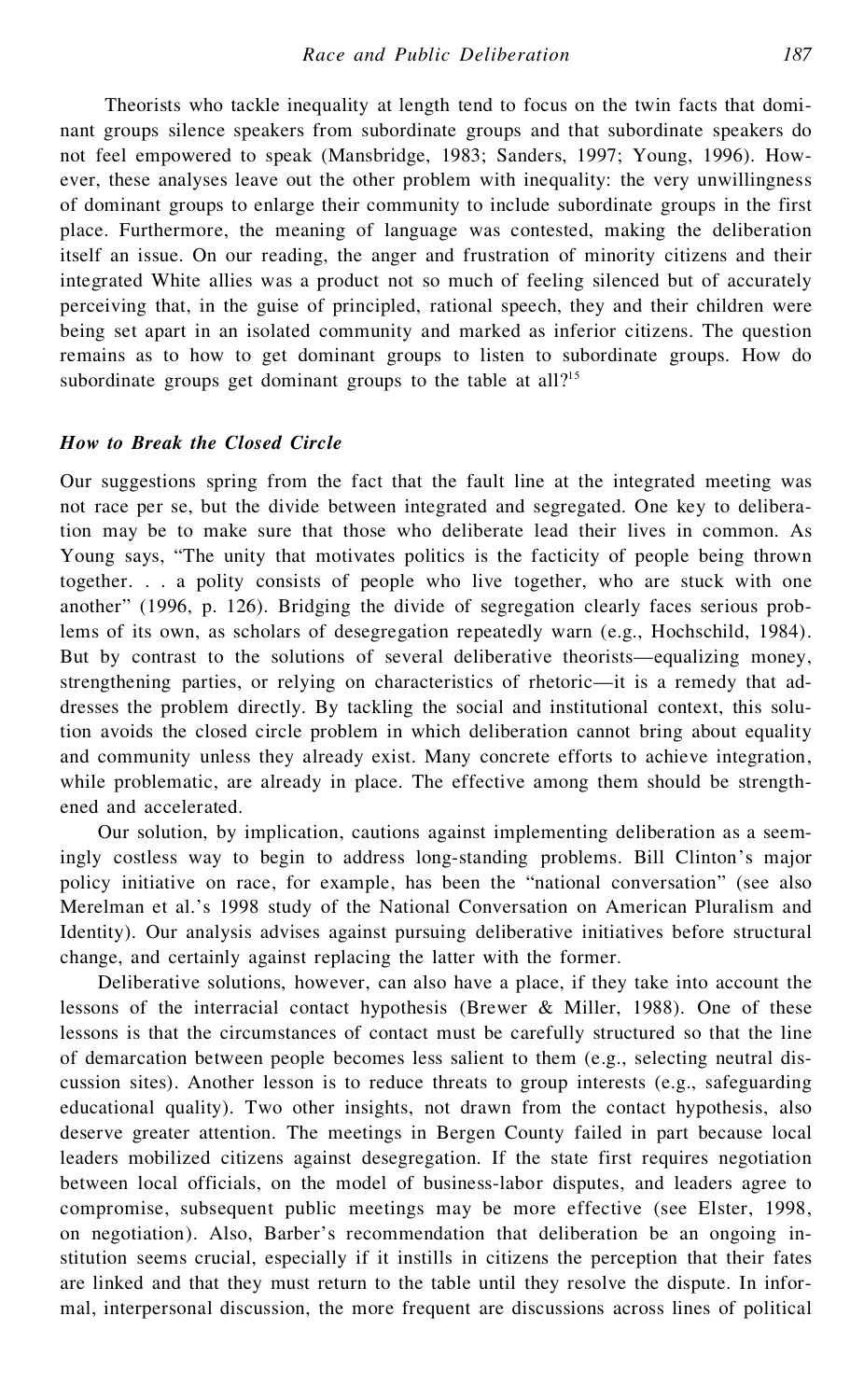difference, the more likely people are to know the other side's reasons for its position, and the more tolerant they become (Mutz, 1999). Properly structured, formal deliberation may have the same effect.

Productive deliberation is difficult to achieve because it rests on language. The farther apart the deliberators, the farther apart their interpretation of what counts as universal, community-oriented, and open-minded language. For deliberation to achieve its promise, it requires structured, selective implementation buttressed by institutions that pro mote interdependence and equality. Our challenge is to specify what those institutions might be.

#### **Notes**

1. The following draws on Barber (1984), Benhabib (1996), Bickford (1996), Bohman (1996), Chambers (1996), Cohen (1989), Fishkin (1991), Gutmann and Thompson (1996), Mansbridge (1983, 1990, 1996), Sunstein (1993), and Warren (1992, 1996).

2. This discussion reflects the difficulty of distinguishing in the work of most theorists between necessary and merely desirable preconditions for deliberation and, more important, between preconditions for deliberation and the beneficial outcomes anticipated from deliberation . Also, although the meetings may have been different had a vote been required, this is not necessary in all theories. In any case, the meetings did have an informal impact on policy, as the conclusion discusses.

3. The eighth requirement has been challenged recently. Some theorists argue for a con ception of ideal deliberation in which self-interest informs arguments about the common good rather than being excluded altogether (Mansbridge, 1990; Sanders, 1997). However, this is typi cally recommended as a way to level the rhetorical playing field for subordinate groups, whose interests tend to be neglected in deliberation about the common good, a point to which we return in the conclusion .

4. Agreement in favor of segregation may be viewed by deliberative theorists as a problem rather than as a desirable outcome. Each meeting may also generate political activity and increase the commitment to peaceful and democratic resolution of the conflict, but we are unable to test these expectations. In addition, frequent discussion may increase individuals' cognitive sophistica tion (Gastil & Dillard, 1999; Mutz, 1999).

5. Theiss-Morse, Marcus, and Sullivan (1993) examine solitary reflection rather than public deliberation. The results from the National Issues Forums and the National Issues Convention are just now beginning to be widely circulated (Gastil & Dillard, 1999).

6. Hispanics' views on racial matters resemble African Americans' (Bobo & Hutchings, 1996).

7. Davis (1997) finds that African Americans are more deferential toward White than Black survey interviewers. However, this dynamic seems more likely in the private sphere than in a public, political forum; more likely when Whites are present in their capacity as authority figures (i.e., interviewers) than when Whites are present as fellow citizens; and more likely when Blacks are alone rather than with other Blacks.

8. African Americans and Hispanics together make up less than 10% of the student body in the schools of these towns, and in none of them do African Americans constitute more than 3% of enrollment.

9. We focus on the meeting in Leonia because it was the largest. The Englewood meeting was the only one attended by large numbers of minority group members and in which regionalizatio n was supported .

10. Because the audio was of uneven quality, approximately 10% of the sentences were check-transcribed ; 9.3% of the sentences were transcribed with substantial discrepancies or were largely incomplete (in which case they were not included). The coding unit was the sentence (longer sentences were divided into parts). Each sentence was coded into only one category. The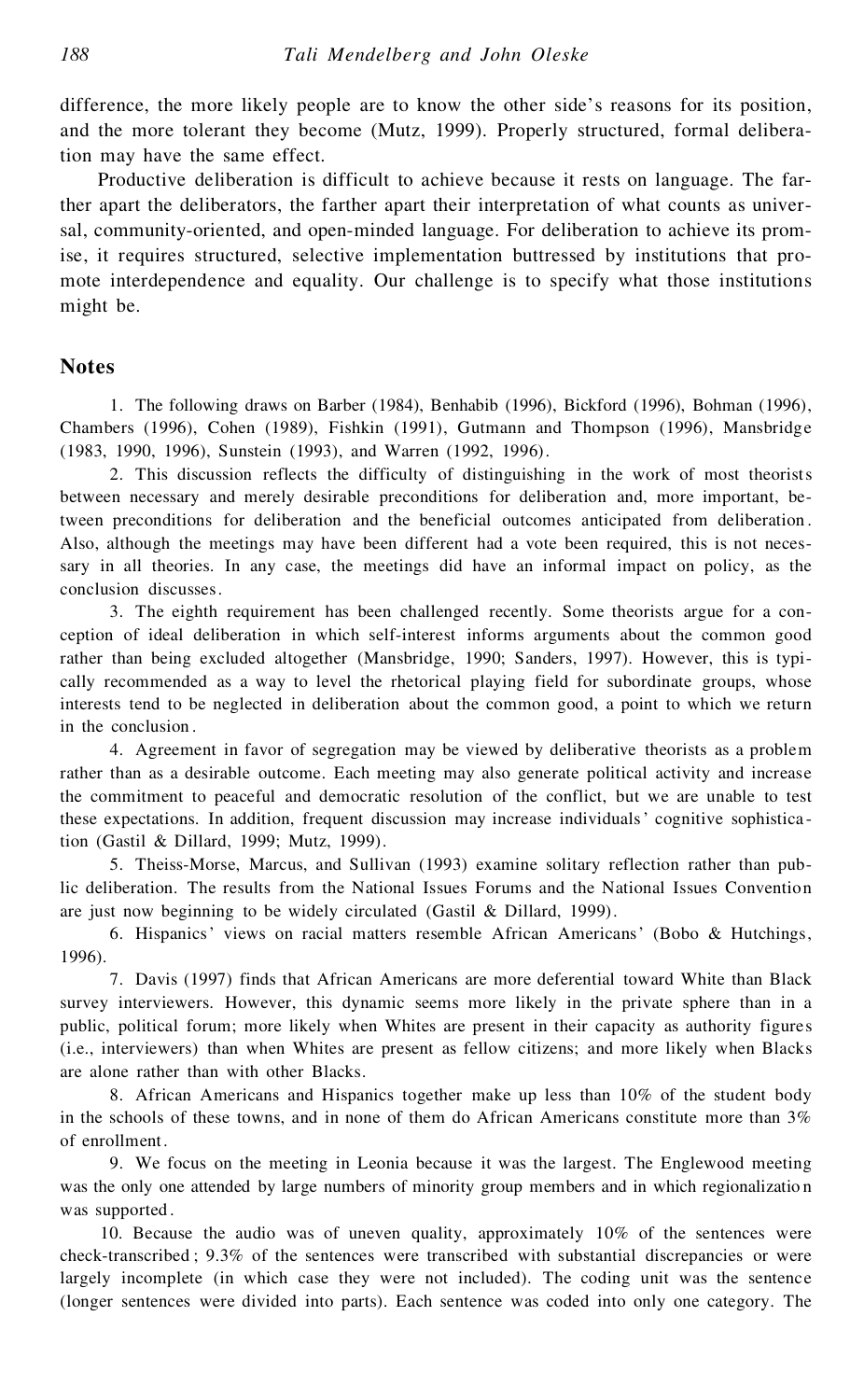categories were initially developed from our reading of studies of school desegregation and of the newspaper coverage of this controversy. These preliminary categories were refined after we read through a sample of the transcript. In the process of refining the categories, we added those of "outsiders" and "multicultural. " We went through several iterations to more cleanly divide our definitions of "neighborhood schools" and "outsiders." The former included sentences that focus on the harm to "community based schools" or the need to protect them. The latter focused on infringements on "local control" or "established municipal boundaries," the right of parents to determine where children attend school, or coercion by "the state" or "state contractors. " A sentence such as "Governor Whitman, the Tenafly Board calls on you to put yourself in opposition to the dismemberment of our community schools" would be classified in the "neighborhood schools" category because it focuses on the damage to community schools. A sentence such as "Governor Whitman, we will not allow state contractors armed with quotas, computers, and buses to decide where our children attend school" would be classified in the "outsiders" category because it fo cuses on the abrogation of self-rule by outside forces.

11. The audience was easily separable on sight into Englewood and non-Englewood sections by the buttons worn by non-Englewood residents.

12. As residents filed into Leonia High School for the meeting, members of the Leonia School Board hung a banner reading "Leonia Insists on Neighborhood Schools," which was identical to a banner hanging across Leonia's main thoroughfare. Yellow buttons were handed out bearing the same slogan. Leonia Board of Education members began the meeting by announcing a parade to be held to protest the "forced" regionalization plan.

13. Some might say that the best arena for the study of deliberation is the jury. However, juries also suffer from bias and inequality and thus are likely to generate less-than-ideal delibera tion (Sanders, 1997). Moreover, they are inadequate for our aim, charged as they are with deter mining an individual's guilt rather than discussing government policy.

14. Liberal theorists see nothing wrong with conflictual deliberation, but they endorse it only when it is reasoned, factual, and open-minded and it leads to less alienation from democracy .

15. Some deliberative theorists acknowledge the large distance between prerequisites for deliberation and the conditions that exist in reality (Cohen, 1989; Fraser, 1993), but it is unclear how remedies such as publicly financed strong parties can alleviate the problems we found.

### **References**

- Barber, B. (1984). *Strong democracy: Participatory politics for a new age*. Berkeley: University of California Press.
- Benhabib, S. (1996). Toward a deliberative model of democratic legitimacy. In S. Benhabib (Ed.), *Democracy and difference: Contesting the boundaries of the political* (pp. 67–94). Princeton, NJ: Princeton University Press.
- Bickford, S. (1996). Beyond friendship: Aristotle on conflict, deliberation, and attention. *Journal of Politics, 58*, 398–421.
- *Board of Education of the Borough of Englewood Cliffs, Bergen County* v. *Board of Education of City of Englewood,* 257 N.J. Super. 413 (1992).
- *Board of Education of the Borough of Englewood Cliffs, Bergen County* v. *Board of Education of City of Englewood,*132 N.J. Super. 327 (1993).
- Bobo, L., & Hutchings, V. (1996). Perceptions of racial group competition: Extending Blumer's theory of group position to a multiracial social context. *[American Sociological Review, 61](http://lucia.catchword.com/nw=1/rpsv/0003-1224^28^2961L.951[aid=774281,csa=0003-1224^26vol=61^26iss=6^26firstpage=951,era=97S/146])*, [951–972.](http://lucia.catchword.com/nw=1/rpsv/0003-1224^28^2961L.951[aid=774281,csa=0003-1224^26vol=61^26iss=6^26firstpage=951,era=97S/146])

Bohman, J. (1996). *Public deliberatio n*. Cambridge, MA: MIT Press.

- Brewer, M., & Miller, N. (1988). Contact and cooperation: When do they work? In P. Katz & D. Taylor (Eds.), *Eliminating racism: Profiles in controvers y* (pp. 315–328). New York: Ple num.
- Carsey, T. (1995). The contextual effects of race on White voter behavior: The 1989 New York City mayoral election. *Journal of Politics, 57*, 221–228.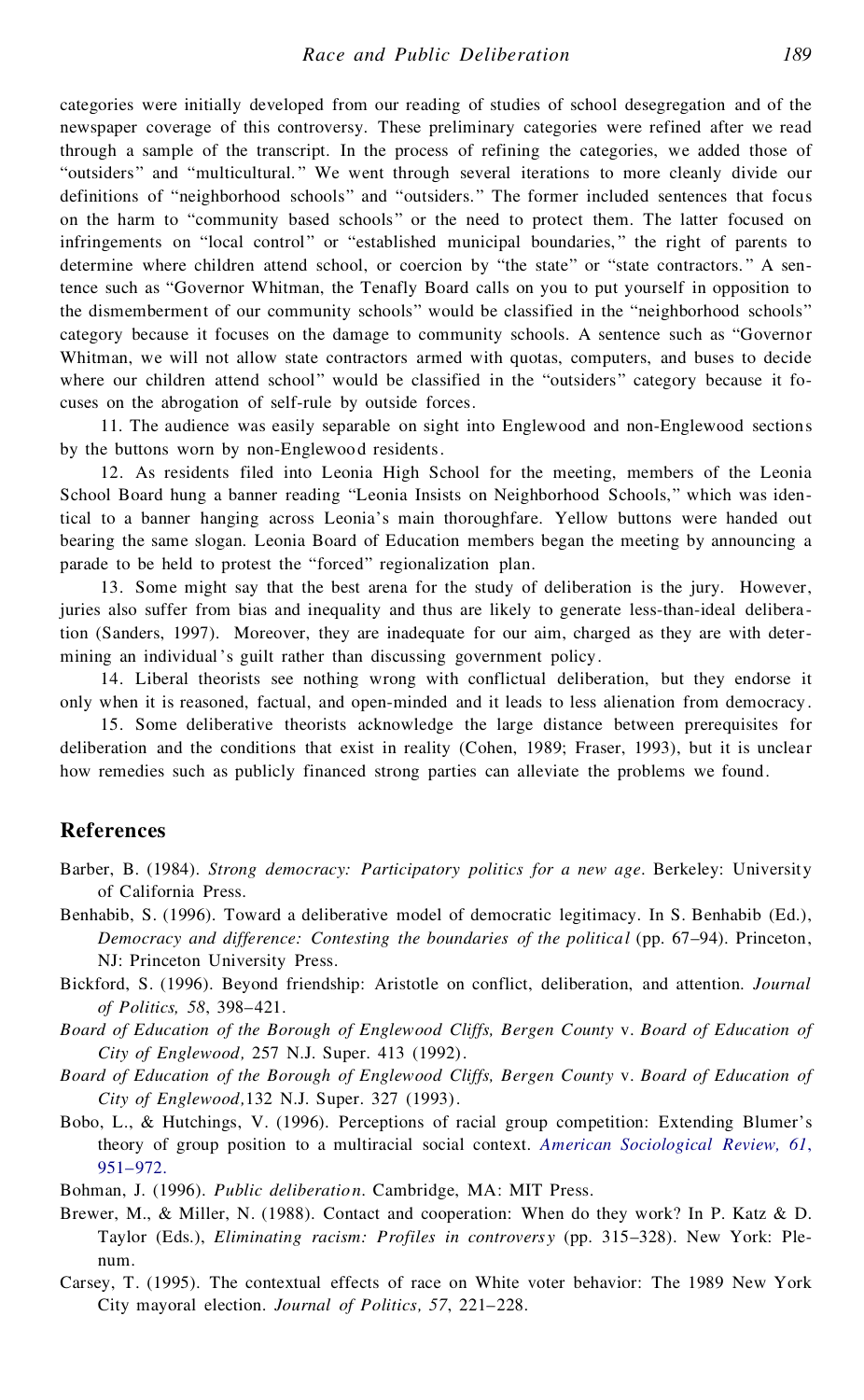Chambers, S. (1996). *Reasonable democracy*. Ithaca, NY: Cornell University Press.

- Cohen, J. (1989). Deliberation and democratic legitimacy. In A. Hamlin & P. Pettit (Eds.), *The good polity: Normative analysis of the state* (pp. 17–34). Cambridge, England: Basil Blackwell. Davis, D. (1997). Interviewer effects. *[Public Opinion Quarterly](http://lucia.catchword.com/nw=1/rpsv/0033-362X^28^2961L.183[aid=774283,csa=0033-362X^26vol=61^26iss=1^26firstpage=183])*, *61*, 183–207.
- Dawson, M. (1994). *Behind the mule*. Princeton, NJ: Princeton University Press.
- Delli Carpini, M., & Williams, B. (1994). The method is the message: Focus groups as a method of social, psychological, and political inquiry. In M. Delli Carpini, L. Huddy, & R. Shapiro (Eds.), *Research in micropolitics* (Vol. 4, pp. 57–86). Greenwich, CT: Norwich.
- Elster, J. (1998). Deliberation and constitution making. In J. Elster (Ed.), *Deliberative democracy* (pp. 97–122). Cambridge, England: Cambridge University Press.
- Entman, R. (1992). Blacks in the news: Television, modern racism and cultural change. *Journalism Quarterly, 69*, 341–361.
- Entman, R., & Rojecki, A. (1996, November). Advertising boundaries: Race and intimacy in tele vision commercials. Paper presented at the meeting of the Internationa l Communication Association, Chicago.
- Fishkin, J. (1991). *Democracy and deliberation: New directions for democratic reform*. New Haven, CT: Yale University Press.
- Fraser, N. (1993). Rethinking the public sphere. In C. Calhoun (Ed.), *Habermas and the public sphere* (pp. 109–142). Cambridge, MA: MIT Press.
- Gastil, J., & Dillard, J. (1999). Increasing political sophistication through public deliberation. *[Po](http://lucia.catchword.com/nw=1/rpsv/1058-4609^28^2916L.3[aid=774284,cw=1])[litical Communication,](http://lucia.catchword.com/nw=1/rpsv/1058-4609^28^2916L.3[aid=774284,cw=1]) 16*, 3–23.
- Gilens, M. (1999). *Why Americans hate welfare*. Chicago: University of Chicago Press.
- Green, D., Strolovitch, D., & Wong, J. (1998). Defended neighborhoods, integration, and hate crime. *[American Journal of Sociology](http://lucia.catchword.com/nw=1/rpsv/0002-9602^28^29104L.372[aid=774285,csa=0002-9602^26vol=104^26iss=2^26firstpage=372]) , 104*, 372–403.
- Gutmann, A., & Thompson, D. (1996). *Democracy and disagreemen t*. Cambridge, MA: Harvard University Press.
- Habermas, J. (1989). *The structural transformation of the public sphere* (T. Burger, Trans.). Cam bridge, MA: MIT Press.
- Himelstein, J. (1983). Rhetorical continuities in the politics of race: The closed society revisited. *Southern Speech Communication Journal, 48*, 153–166.
- Hochschild, J. (1984). *The new American dilemma: Liberal democracy and school desegregatio n*. New Haven, CT: Yale University Press.
- Hurwitz, J., & Peffley, M. (1997). Public perceptions of race and crime: The role of racial stereotypes. *[American Journal of Political Science,](http://lucia.catchword.com/nw=1/rpsv/0092-5853^28^2941L.375[aid=774289,csa=0092-5853^26vol=41^26iss=2^26firstpage=375]) 41*, 375–401.
- Jamieson, K. H. (1992). *Dirty politics: Deception, distraction, and democracy*. New York: Oxford University Press.
- Kinder, D., & Mendelberg, T. (1995). Cracks in American apartheid: The political impact of prejudice among desegregated Whites. *[Journal of Politics,](http://lucia.catchword.com/nw=1/rpsv/0022-3816^28^2957L.402[aid=774286,csa=0022-3816^26vol=57^26iss=2^26firstpage=402]) 57*, 402–424.
- Kinder, D., & Sanders, L. (1996). *Divided by color*. Chicago: University of Chicago Press.
- Kuklinski, J., & Hurley, N. (1994). On hearing and interpreting political messages: A cautionar y tale of citizen cue-taking. *Journal of Politics*, *56*, 729–751.
- Mansbridge, J. (1983). *Beyond adversary democracy*. Chicago: University of Chicago Press.
- Mansbridge, J. (1990). Feminism and democracy. *American Prospect*, *1*, 126–139.
- Mansbridge, J. (1996). Using power/fighting power: The polity. In S. Benhabib (Ed.), *Democracy and difference: Contesting the boundaries of the political* (pp. 46–66). Princeton, NJ: Princeton University Press.
- Mendelberg, T. (1999). *Mobilizing race in the age of equality*. Unpublished manuscript, Princeton University.
- Merelman, R., Streich, G., & Martin, P. (1998). Unity and diversity in American political culture: An exploratory study of the National Conversation on American Pluralism and Identity. *Political Psychology*, *19*, 781–808.
- Mill, J. S. (1975). *On liberty*. New York: Norton. (Original work published 1859)
- Mutz, D. (1999). *Communication across lines of political difference*. Unpublished manuscript, University of Wisconsin–Madison.